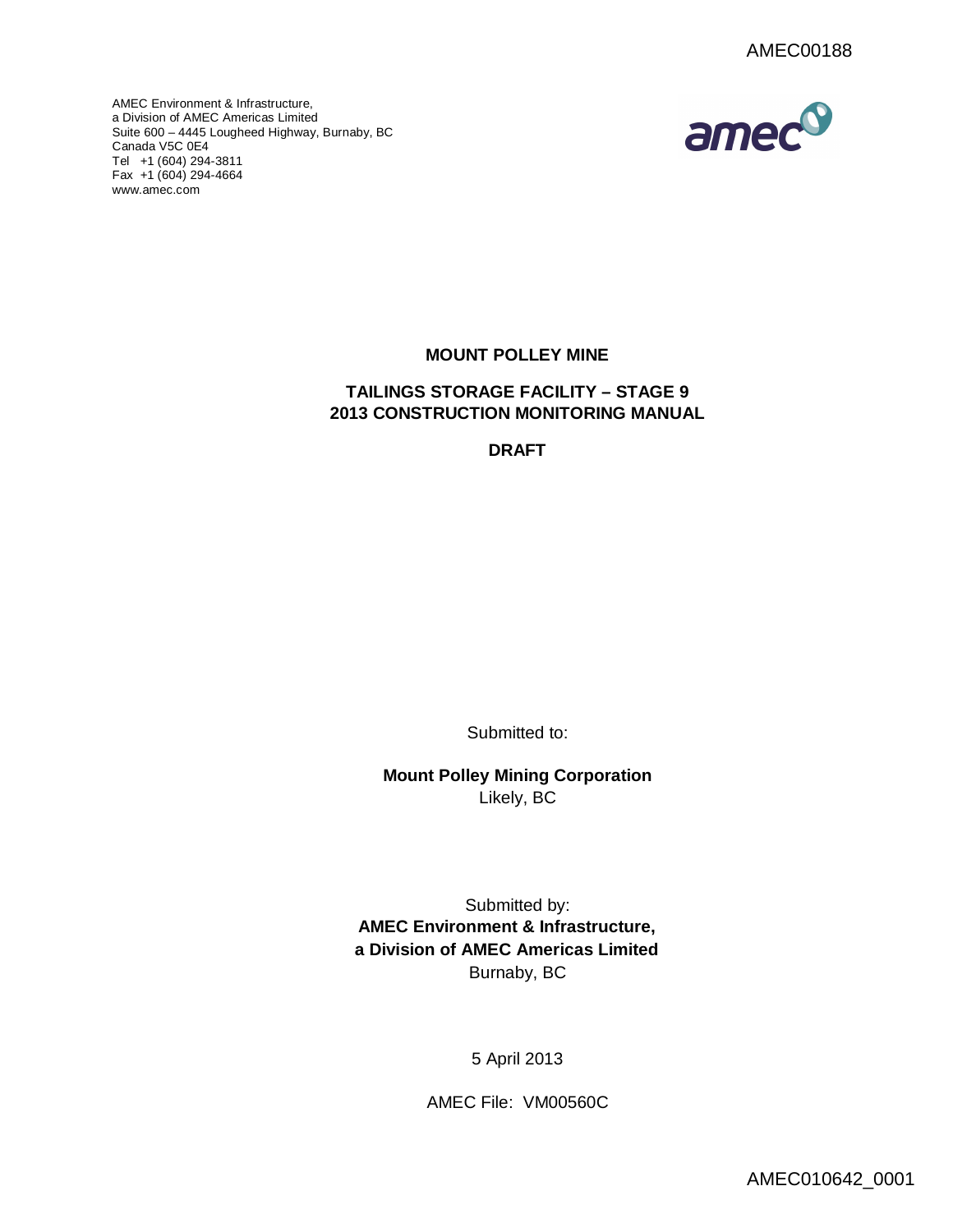

### **TABLE OF CONTENTS**

### **Page**

| 1.0 |     |                     |                                                                    |        |
|-----|-----|---------------------|--------------------------------------------------------------------|--------|
|     | 1.1 |                     |                                                                    |        |
|     | 1.2 |                     |                                                                    |        |
|     | 1.3 |                     |                                                                    |        |
|     | 1.4 |                     |                                                                    |        |
|     | 1.5 |                     |                                                                    |        |
| 2.0 |     |                     |                                                                    |        |
|     | 2.1 |                     |                                                                    |        |
|     | 2.2 |                     |                                                                    |        |
|     | 2.3 |                     |                                                                    |        |
|     |     | 2.3.1               |                                                                    |        |
|     |     | 2.3.2               |                                                                    |        |
|     |     | 2.3.3               |                                                                    |        |
|     |     | 2.3.4               |                                                                    |        |
|     |     | 2.3.5               |                                                                    |        |
|     |     | 2.3.6               |                                                                    |        |
|     |     | 2.3.7               |                                                                    |        |
|     |     | 2.3.8               |                                                                    |        |
| 3.0 |     |                     |                                                                    |        |
|     | 3.1 |                     |                                                                    |        |
|     | 3.2 |                     |                                                                    |        |
|     | 3.3 |                     |                                                                    |        |
|     | 3.4 |                     |                                                                    |        |
|     | 3.5 |                     |                                                                    |        |
|     | 3.6 |                     |                                                                    |        |
|     | 3.7 |                     |                                                                    |        |
| 4.0 |     |                     |                                                                    |        |
|     | 4.1 |                     |                                                                    |        |
|     | 4.2 |                     |                                                                    |        |
|     |     | 4.2.1               |                                                                    |        |
|     |     | 4.2.2               |                                                                    |        |
|     |     | 4.2.3               | Zone S Till Core Cutoff Trench Subgrade Preparation (to Bedrock)16 |        |
|     |     | 4.2.4               | Zone S Till Core Subgrade Preparation outside of Cutoff Trench19   |        |
|     | 4.3 |                     |                                                                    |        |
|     |     | 4.3.1               |                                                                    |        |
|     |     | 4.3.2               |                                                                    |        |
|     |     | 4.3.3               |                                                                    |        |
|     |     | 4.3.4               |                                                                    |        |
|     |     | 4.3.5               |                                                                    |        |
|     | 4.4 |                     |                                                                    |        |
|     |     | AMEC File: VM00560C |                                                                    | Page i |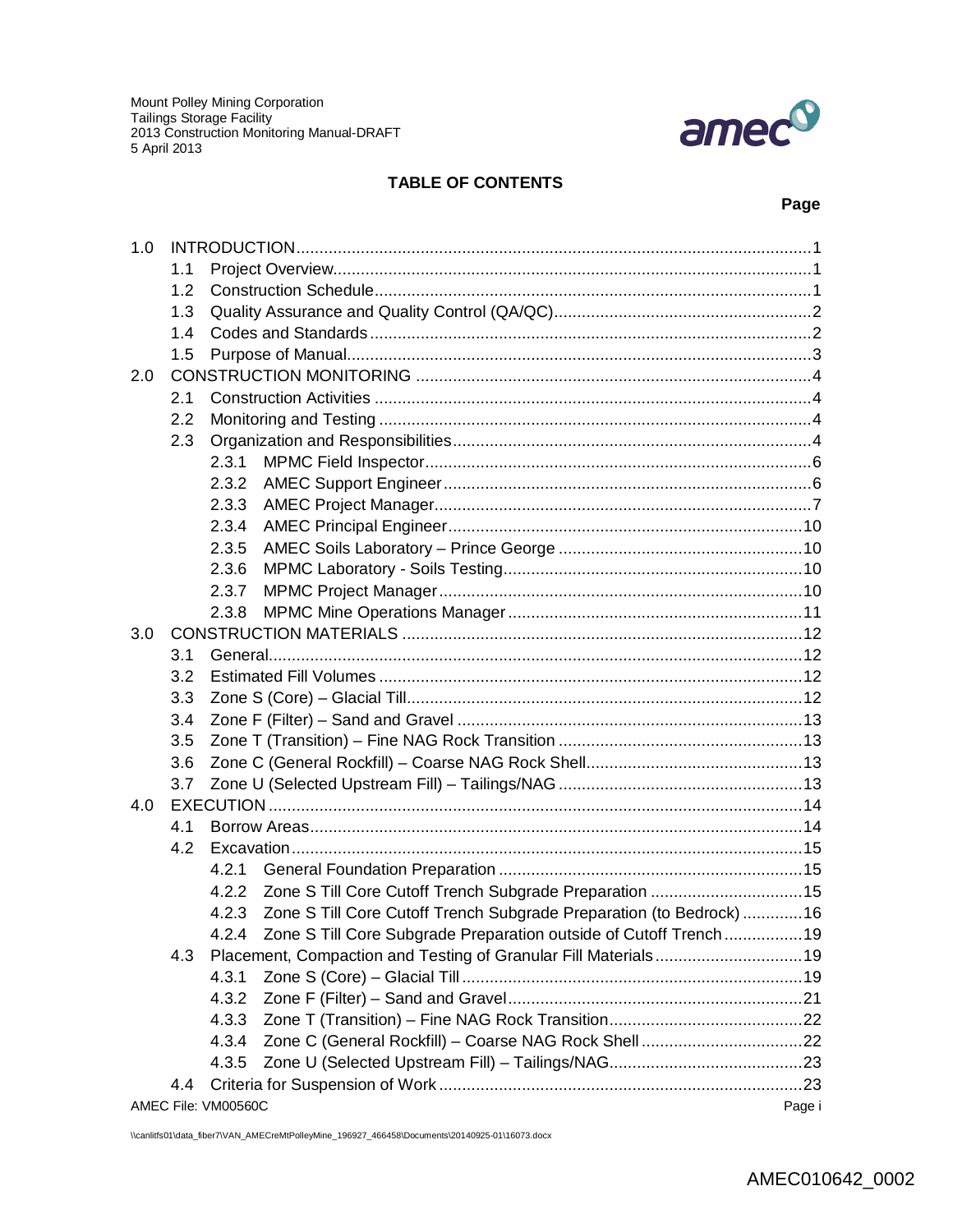

### **TABLE OF CONTENTS**

#### **Page**

| 5.0 |           |     |
|-----|-----------|-----|
|     | 51        | 25  |
|     |           |     |
| 6.0 |           |     |
|     | 61        |     |
|     |           |     |
|     |           |     |
|     |           |     |
| 7 O |           |     |
|     | 71        | .29 |
|     |           | .29 |
|     | <b>73</b> | .29 |
| 8.0 |           | 30  |

### **LIST OF FIGURES**

| Figure $2.1$ : |  |  |
|----------------|--|--|
|----------------|--|--|

### **LIST OF TABLES**

| Table 2.1: |  |
|------------|--|
| Table 3.1: |  |
| Table 4.1: |  |

#### **LIST OF DRAWINGS**

| Drawing 2013.01   | Stage 9 Tailings Embankment - General Site Plan                      |
|-------------------|----------------------------------------------------------------------|
| Drawing 2013.02   | Stage 9 Tailings Embankment - Crest El.970 m Plan View               |
| Drawing 2013.03   | Stage 9 Tailings Embankment - Crest El.970 m Plan View (Sheet 1 - 4) |
| Drawing 2013.04   | Stage 9 Main Embankment Raise - Section A (2+060)                    |
| Drawing 2013.05.1 | Stage 9 Perimeter Embankment Raise - Section D (3+990)               |
| Drawing 2013.05.2 | Stage 9 Perimeter Embankment Raise - Section J (3+280)               |
| Drawing 2013.06   | Stage 9 South Embankment Raise - Section F (0+720)                   |
| Drawing 2013.07   | Stage 9 Typical Abutment Detail Above 963.5 m                        |
| Drawing 2013.08   | Stage 9 Tailings Embankment - Notes & Specifications                 |
| Drawing 2013.09   | Stage 9 Tailings Embankment - Instrumentation Plan                   |

### **LIST OF APPENDICES**

APPENDIX A Stability Analysis APPENDIX B Sample Daily Construction Report

AMEC File: VM00560C Page ii Page iii Page iii Page iii Page iii Page iii Page iii Page iii Page iii Page iii Page iii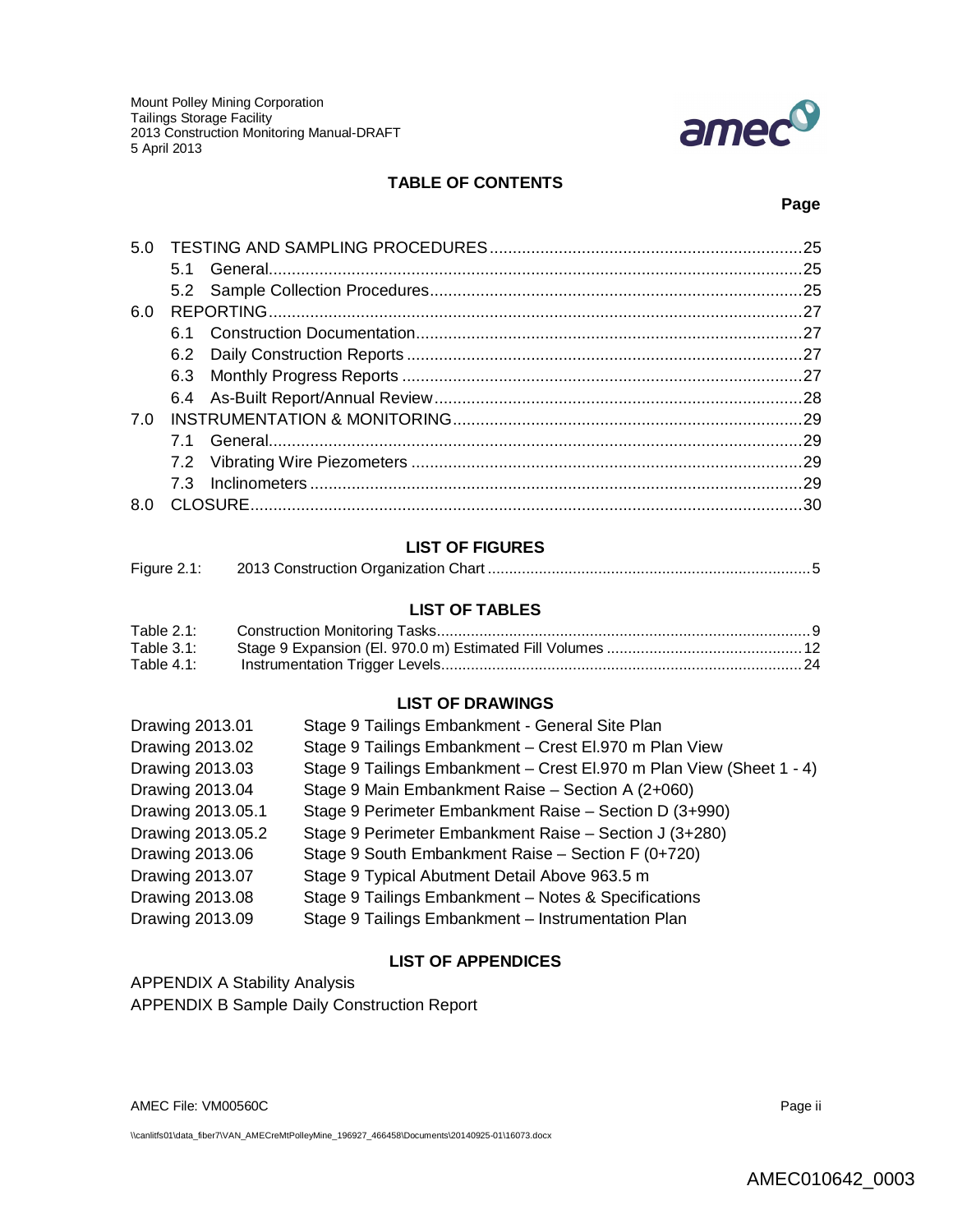#### **IMPORTANT NOTICE**

This report was prepared exclusively for Mt. Polley Mining Corporation by AMEC Environment & Infrastructure, a wholly owned subsidiary of AMEC Americas Limited. The quality of information, conclusions and estimates contained herein is consistent with the level of effort involved in AMEC services and based on: i) information available at the time of preparation, ii) data supplied by outside sources, and iii) the assumptions, conditions and qualifications set forth in this report. This report is intended to be used by Mt. Polley Mining Corporation only, subject to the terms and conditions of its contract with AMEC. Any other use of, or reliance on, this report by any third party is at that party's sole risk.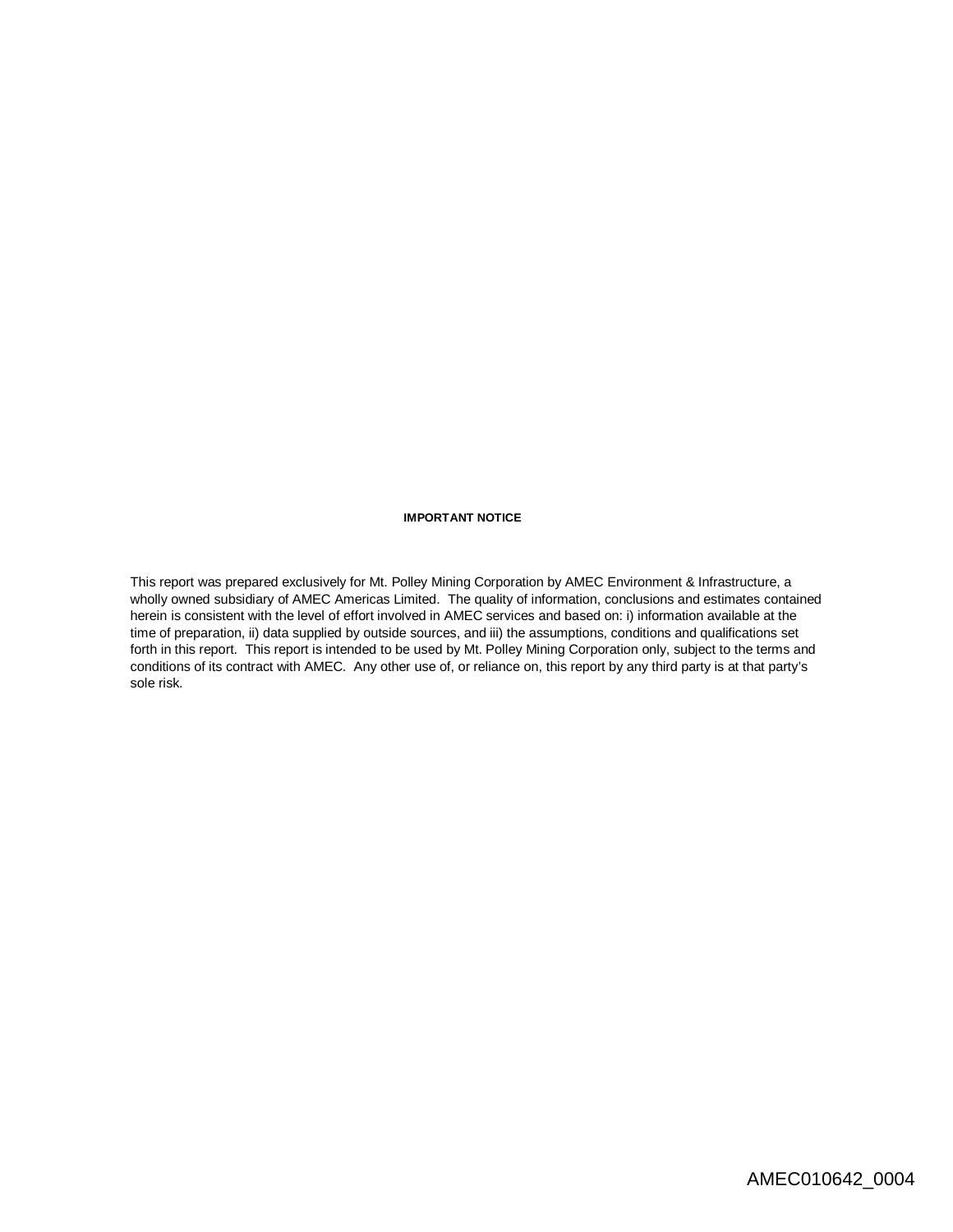

#### **1.0 INTRODUCTION**

#### **1.1 Project Overview**

Mount Polley copper and gold mine is owned by Imperial Metals Corporation and operated by Mount Polley Mining Corporation (MPMC). The site is located 56 km northeast of Williams Lake, British Columbia. The Mount Polley mine began production in 1997 and operated until October 2001, when operations were suspended for economic reasons. In March 2005, the mine restarted production and has been in continuous operation since. Currently, mill throughput is approximately 20,000 tpd. Tailings are deposited as slurry into the tailings storage facility (TSF). The TSF is comprised of one overall embankment that is approximately 4.3 km in length. The embankment, based upon original separate embankments, is subdivided into three (3) sections; referred to as the Main Embankment, Perimeter Embankment and South Embankment. Heights vary along the embankment and are approximately 52 m, 34 m, and 25 m respectively (based upon the Main, Perimeter and South nomenclature). The design and construction monitoring of the TSF embankments through 2010 was completed under the direction of Knight Piésold Limited (KP). AMEC Earth and Environmental, now known as AMEC Environment & Infrastructure, a division AMEC Americas Limited (AMEC), assumed the role of engineer of record for the TSF embankment as of 28 January 2011. The overall embankment has incorporated a staged expansion design utilizing a modified centerline construction methodology up to El. 963.5 m. The latest design (Stage 8A) includes a modification, incorporating a centerline design above El. 963.5 m to an approved permitted elevation of 965.0 m. The most recent expansion of the TSF was completed in October 2012, which entailed an approximate 3.4 m embankment raise to a minimum Zone S (Till) crest elevation of 963.5 m.

The next expansion, to a crest elevation of 967.5 m, is planned for the 2013 construction season. AMEC understands that a new permit will be required for the raise above El. 965.0 m. As part of the Stage 9 design (El. 970.0 m), stability analysis of the embankment was carried out, the results presented in Appendix A.

### **1.2 Construction Schedule**

The optimal construction season for placement of moisture-sensitive till core material at the Mount Polley Project site typically falls between May and September. The Zone S (Till) portion of the 2013 Stage 9 embankment raise (4.0 m to crest El. 967.5 m) is targeted for completion by the end of October 2013.

For the 2013 construction season, as per the 2012 construction season, MPMC will use a contractor (Contractor) to carry out the majority of earthworks associated with the annual raise. Haulage of waste rock and cell construction using tailings will be performed by MPMC.

In addition, MPMC or the contractor will prepare abutment foundations and place the specified blanket materials to the full extent of the Stage 9 embankment design (El. 970.0 m).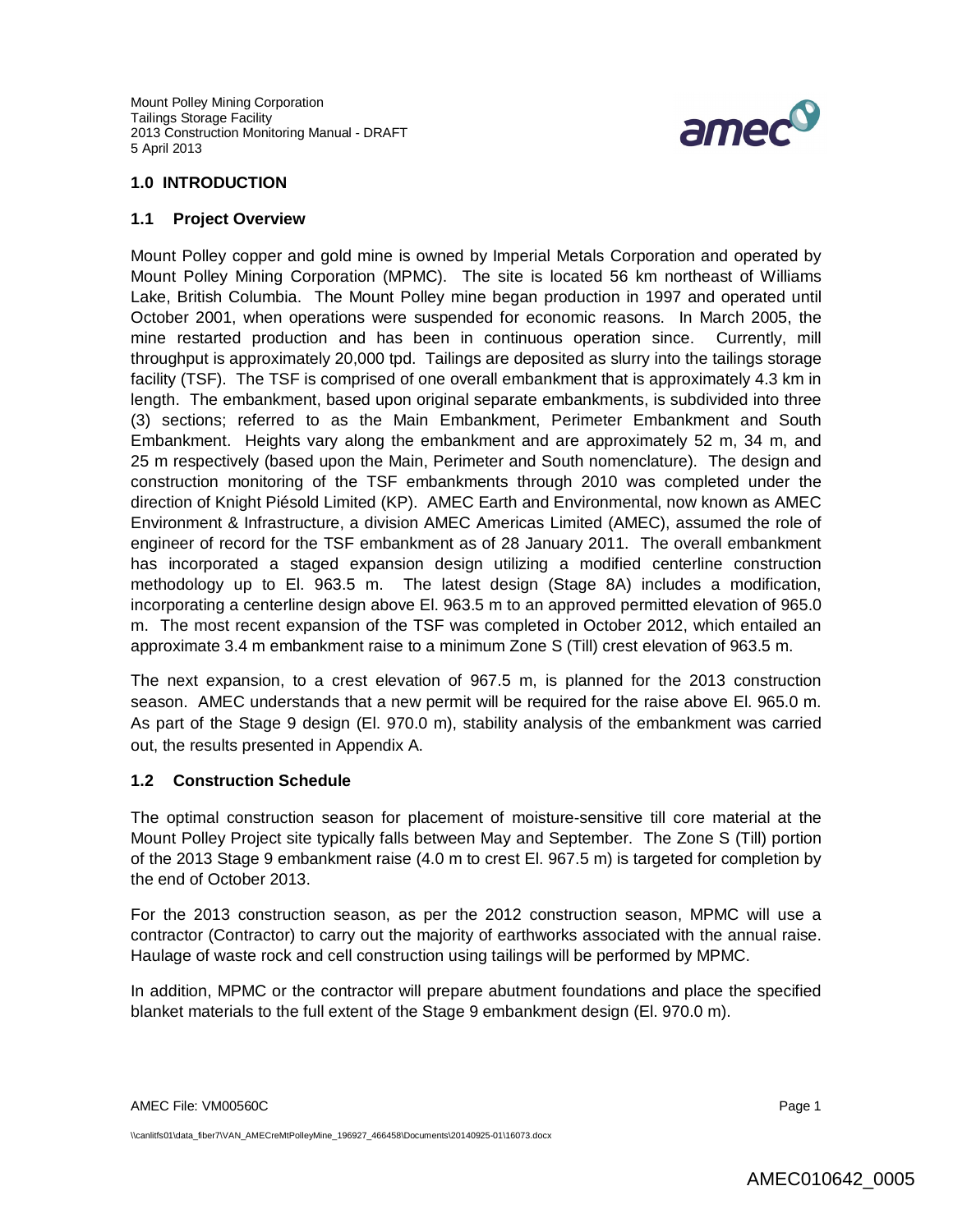

### **1.3 Quality Assurance and Quality Control (QA/QC)**

The level of construction monitoring and QA/QC performed in previous years is to be continued. In 2011, MPMC undertook a greater role and responsibility in this regard. Specifically, MPMC engaged its own engineers, technicians, and summer students to provide full-time construction monitoring and field inspection during the construction of the embankment. AMEC provided support as required, which included regular site visits, particularly during key phases of the construction. Overall, this arrangement was deemed to be successful; however, minor modifications to the 2012 construction monitoring program will be implemented for 2013 and are documented herein. Mr. Luke Moger of MPMC will oversee the overall construction monitoring and the day-to-day monitoring, and the reporting and instrumentation reading tasks will be the responsibility of the MPMC Field Inspectors and Mine Technicians.

Upon the commencement of construction, AMEC will provide full-time supervision for approximately fourteen (14) days, to kick-off construction and to verify that proper construction methods are employed during dam construction, material specifications are adhered to and that the monitoring and testing requirements are satisfied. This time will also be used to make certain that daily technical/progress reports are being completed properly, and that MPMC and AMEC responsibilities are thoroughly understood by all parties.

Once AMEC is satisfied that the design intent is being met and that the MPMC Field Inspectors are fully trained and prepared to undertake the construction monitoring role, AMEC will reduce monitoring presence to roughly monthly visits. The monthly visits will be timed around key construction activities such as approval of foundation preparation and till core trench construction.

To be successful, this arrangement will require that the MPMC Field Inspectors are devoted fulltime to the dam construction project, with continued support and co-operation from MPMC senior personnel and TSF construction team.

Laura Wiebe, P.Eng, (AMEC Project Manager) and/or Steve Rice, P.Eng (AMEC Principal Engineer), will visit the site during construction activities. The objective will be to conduct an annual site-visit, and get a "look-ahead" so that any future construction issues can be proactively identified and resolved. This visit will also be used to ensure that a good working relationship is being maintained between AMEC and MPMC project personnel, which will be critical to providing AMEC the requisite confidence to provide as-built report sign off.

#### **1.4 Codes and Standards**

Work shall be conducted in conformance with the following standards and codes that are part of this specification:

 ASTM C117-04 – Standard Test Method for Material Finer than 75-µm Sieve in Mineral Aggregates by Washing

AMEC File: VM00560C Page 2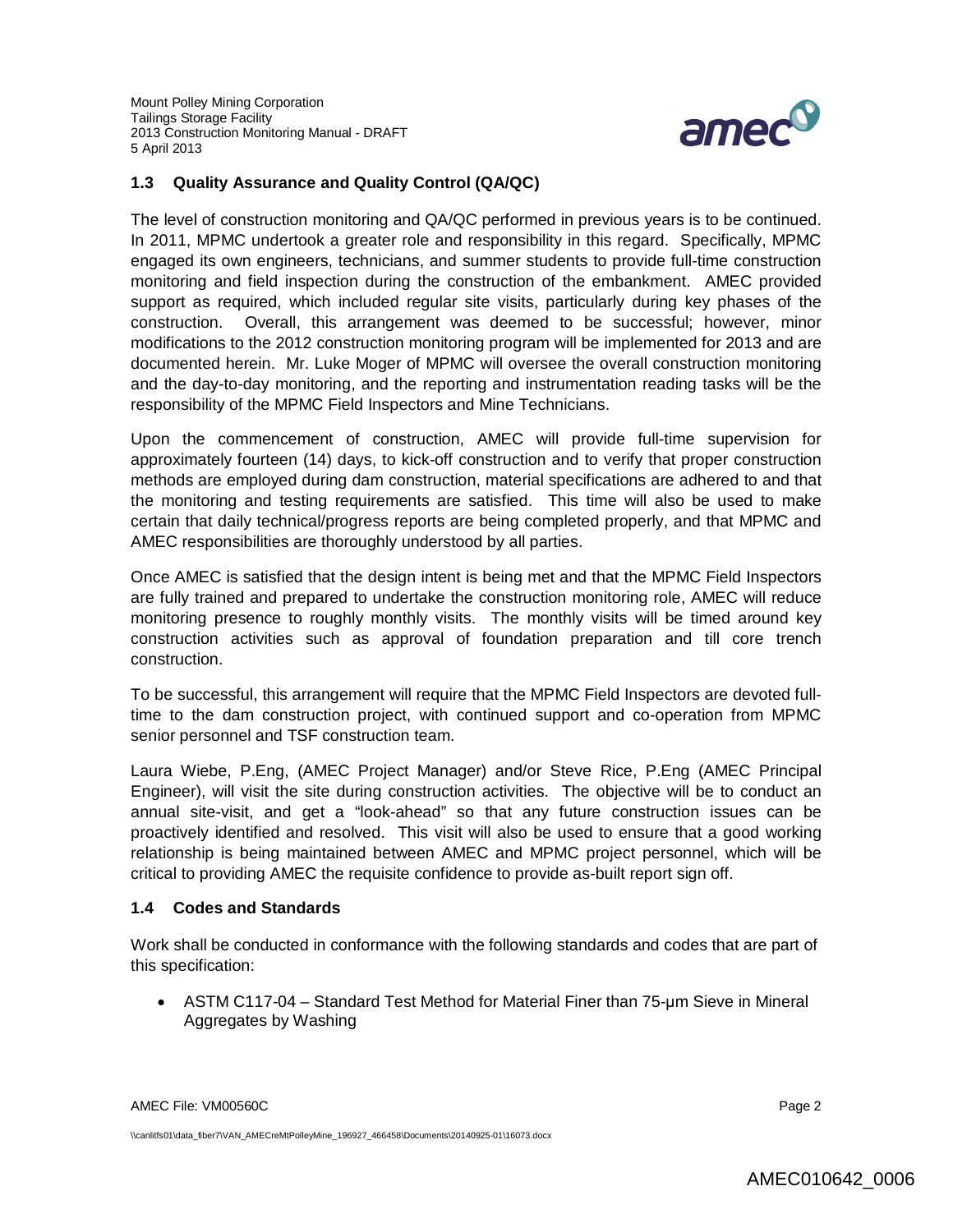

- ASTM C136-06 Standard Test Method for Sieve Analysis of Fine and Coarse Aggregates
- ASTM D421-07 Standard Test Method for Dry Preparation of Soil Samples
- ASTM D422-07 Standard Test Method for Particle Size Analysis of Soils (Hydrometer test)
- ASTM D698-07 Standard Test Method for Laboratory Compaction Characteristics of Soil Using Standard Effort (12,400 ft-lbf/ft<sup>3</sup> (600 kN-m/m<sup>3</sup>))
- ASTM D2216-10 Standard Test Method for Water (Moisture) Content of Soil and Rock
- ASTM D4220-07– Standard Test Method for Standard Practices for Preserving and Transporting Soil Samples
- ASTM D4318-10 Standard Test Method for Liquid Limit, Plastic Limit, and Plasticity Index of Soils
- ASTM D4718-07 Standard Test Method for Correction of Unit Weight and Water Content for Soils Containing Oversize Particles
- ASTM D6780-05 Standard Test Method for Water Content and Density of Soil in Place by Time Domain Reflectometry
- ASTM D6913-04 Standard Test Method for Particle-Size Distribution (Gradation) of Soils using Sieve analysis
- ASTM D6938-10 Standard Test Method for In-Place Density and Water Content of Soil and Soil-Aggregate by Nuclear Methods (Shallow Depth)

#### **1.5 Purpose of Manual**

AMEC has prepared this manual for use by MPMC's on-site personnel and for AMEC's engineering support personnel, who will maintain close communication with the site throughout the construction season and carry out periodic site visits as required.

The objectives of this manual are as follows:

- Summarizing the annual construction activities;
- Defining the roles and responsibilities of MPMC and AMEC personnel associated with the 2013 embankment construction activities;
- Detailing the technical specifications for the construction of the TSF embankment as presented in the design drawings;
- Outlining the requirements for monitoring, sampling, testing and reporting of the TSF embankment construction activities; and
- Outlining the requirements and performance procedures for instrumentation monitoring within the TSF.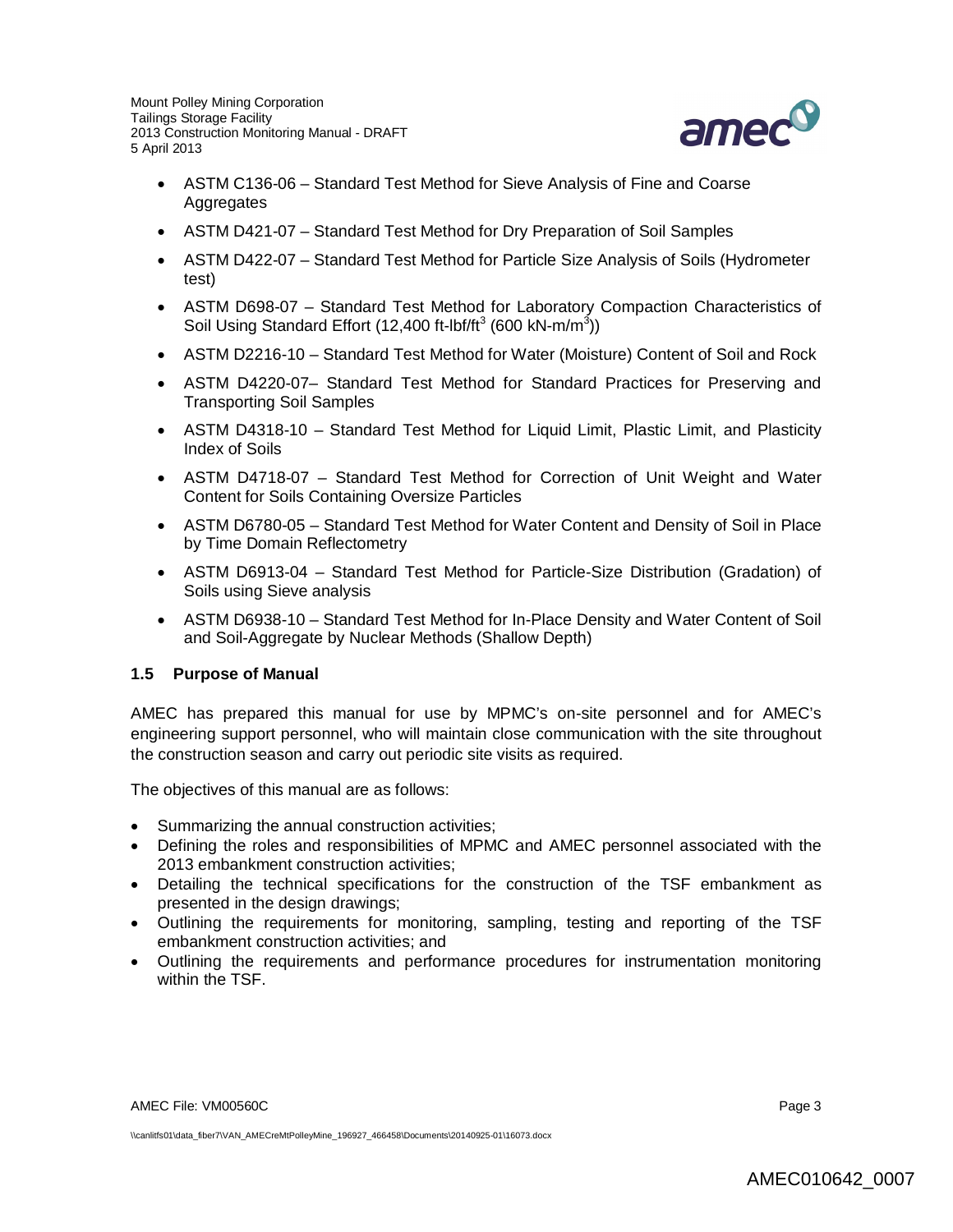

#### **2.0 CONSTRUCTION MONITORING**

#### **2.1 Construction Activities**

The 2013 construction of the TSF embankment will include the following activities:

- Foundation preparation of the abutments to an elevation of 970.0 m, including excavation of the cutoff trench;
- Development of glacial till borrow areas;
- Production of sand and gravel from mine waste rock via processing; and
- Excavating, hauling, placing, and compacting acceptable structural fills and waste zones to raise the dam core and shell in accordance with design specifications.

The guidelines for quality control testing procedures outlined in this manual are to be observed during construction to satisfy and document that the embankment is constructed in accordance with the design intent.

#### **2.2 Monitoring and Testing**

The general monitoring and testing requirements for the 2013 construction of the TSF embankment correspond to the construction activities outlined in Section 2.1; these general requirements are:

- Review and confirm that the prepared foundation areas are acceptable for support of structural fills;
- Review and confirm that the borrow materials are acceptable for use as structural fill;
- Monitor and test (where required) the placement and compaction of accepted structural fill; and
- Monitor dam performance by recording instrumentation data from instruments located in the embankment(s) and preparing cumulative change and time plots of the results.

Construction monitoring of activities such as placement of structural fills and foundation preparation will take place on a continuous basis. Schedules based on minimum test frequencies per unit volume of compacted structural fill will be followed for the various field and laboratory tests, with additional tests to be performed as required to reassess out-of-compliance results or at the discretion of AMEC.

The results of the monitoring and testing program will be reported to the appropriate parties (outlined in the subsections below) as they are obtained.

### **2.3 Organization and Responsibilities**

As presented below, Figure 2.1 outlines the overall organizational structure for 2013 TSF embankment construction. Responsibilities are summarized in Table 2.1.

AMEC File: VM00560C Page 4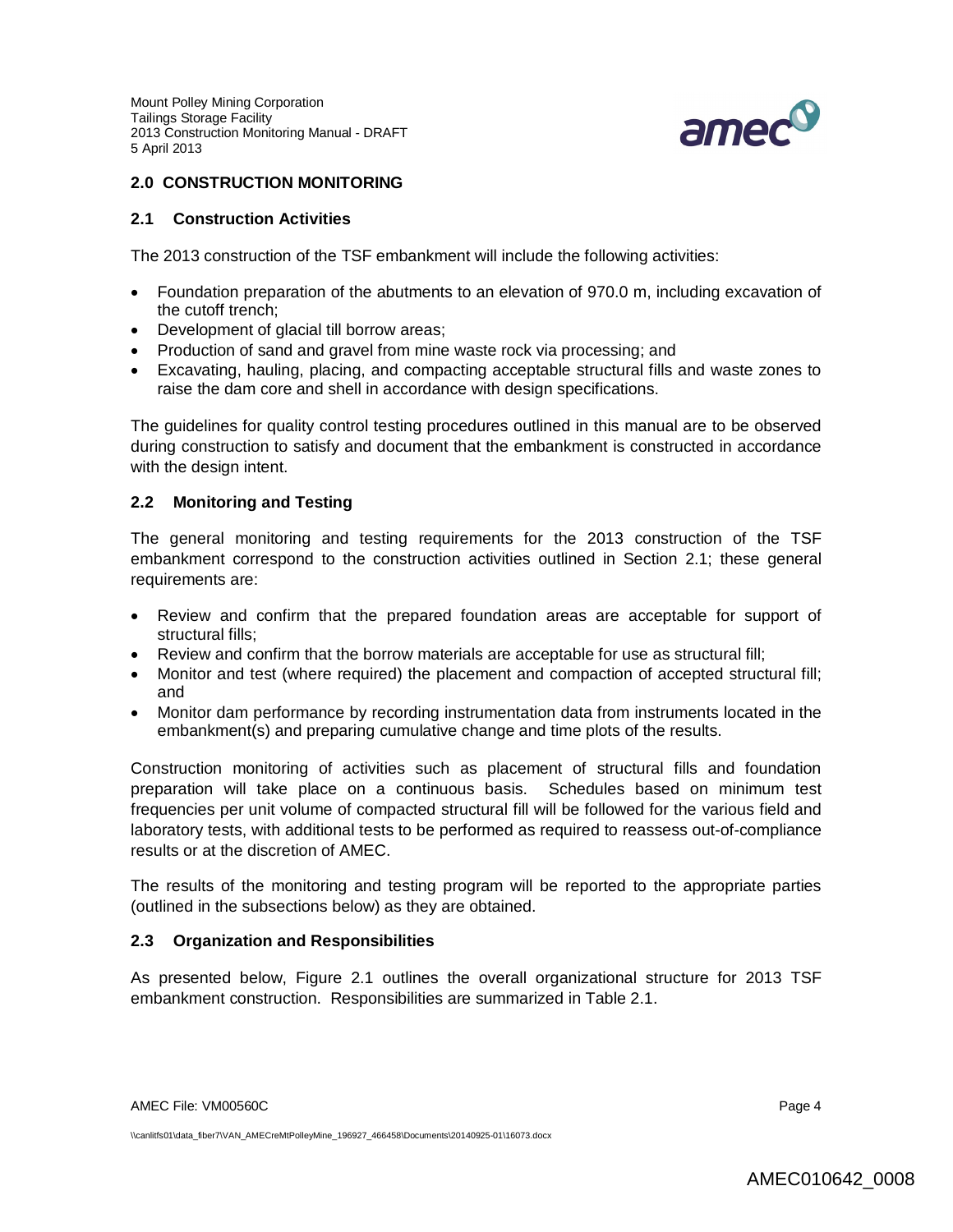



*Figure 2.1: 2013 Construction Organization Chart*

\\canlitfs01\data\_fiber7\VAN\_AMECreMtPolleyMine\_196927\_466458\Documents\20140925-01\16073.docx

AMEC010642\_0009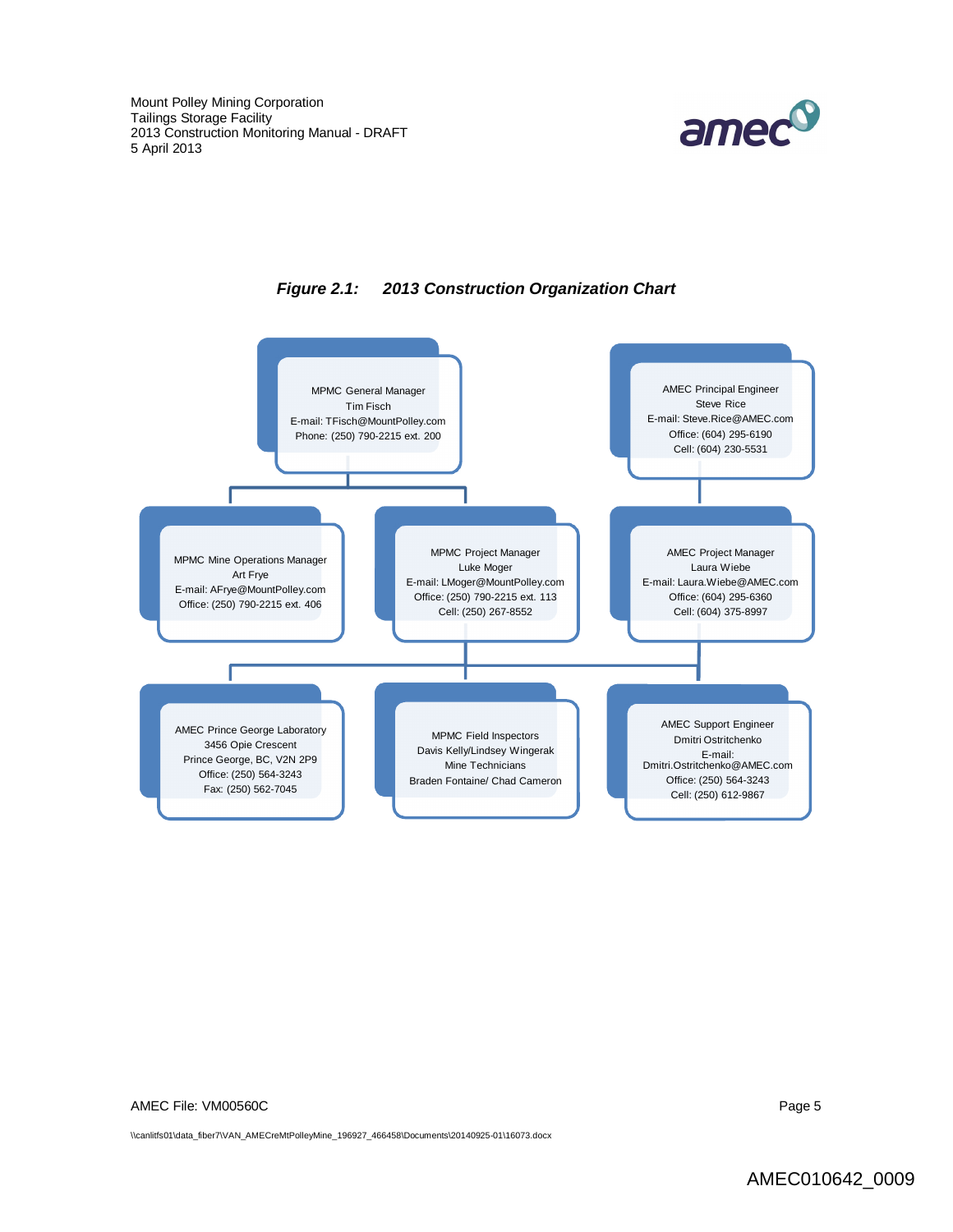

#### **2.3.1 MPMC Field Inspector**

MPMC is to provide a full-time field inspector to monitor daily embankment expansion construction. The MPMC Field Inspector is to have support and co-operation from the senior MPMC personnel and construction team.

The responsibilities of MPMC's Field Inspector will be as follows:

- Monitor and maintain photographic record of ongoing construction activities related to the TSF;
- Review borrow pit material to verify material consistency;
- Verify as-placed zone lift thicknesses and widths;
- Perform QC compaction testing of placed Zone S material (as per material placement specifications);
- Collect material samples for QC laboratory testing;
- Prepare and submit daily construction reports (See Appendix B);
- Collect and submit instrumentation data; and
- Report out-of-compliance situations to AMEC's Support Engineer and MPMC project personnel.

Survey control for the embankment construction will be provided by MPMC. The MPMC Field Inspector, with support from Mine Technicians, will be responsible for the following tasks:

- Surveying compacted density test locations;
- Locating cutoff trench limits at the embankment abutments;
- Establishing and maintaining upstream and downstream Zone S slope stakes as required;
- Surveying upstream and downstream toe limits of as-placed Zone S and Zone F material;
- Providing general location and elevation data as required; and
- Collecting as-built survey data (i.e. cutoff trench, embankment crest, and downstream toe extents for Zone S and Zone F).

### **2.3.2 AMEC Support Engineer**

The AMEC Support Engineer will provide full-time construction monitoring at the commencement of 2013 construction. After the MPMC Field Inspector has achieved sufficient confidence and commensurate approval, the AMEC Support Engineer will provide primarily remote assistance by reviewing daily reports and instrumentation data as required. The AMEC Support Engineer will also conduct monthly site visits (actual frequency to be determined by site performance) to verify construction methods and specifications are being followed.

While on site, the responsibilities of the AMEC Support Engineer are as follows:

- Monitor, train, and assist MPMC personnel with the requirements of construction monitoring;
- Monitor, sample, and requisition tests of the borrow areas, as required;
- Monitor and perform QA testing of compacted till core soils, as required;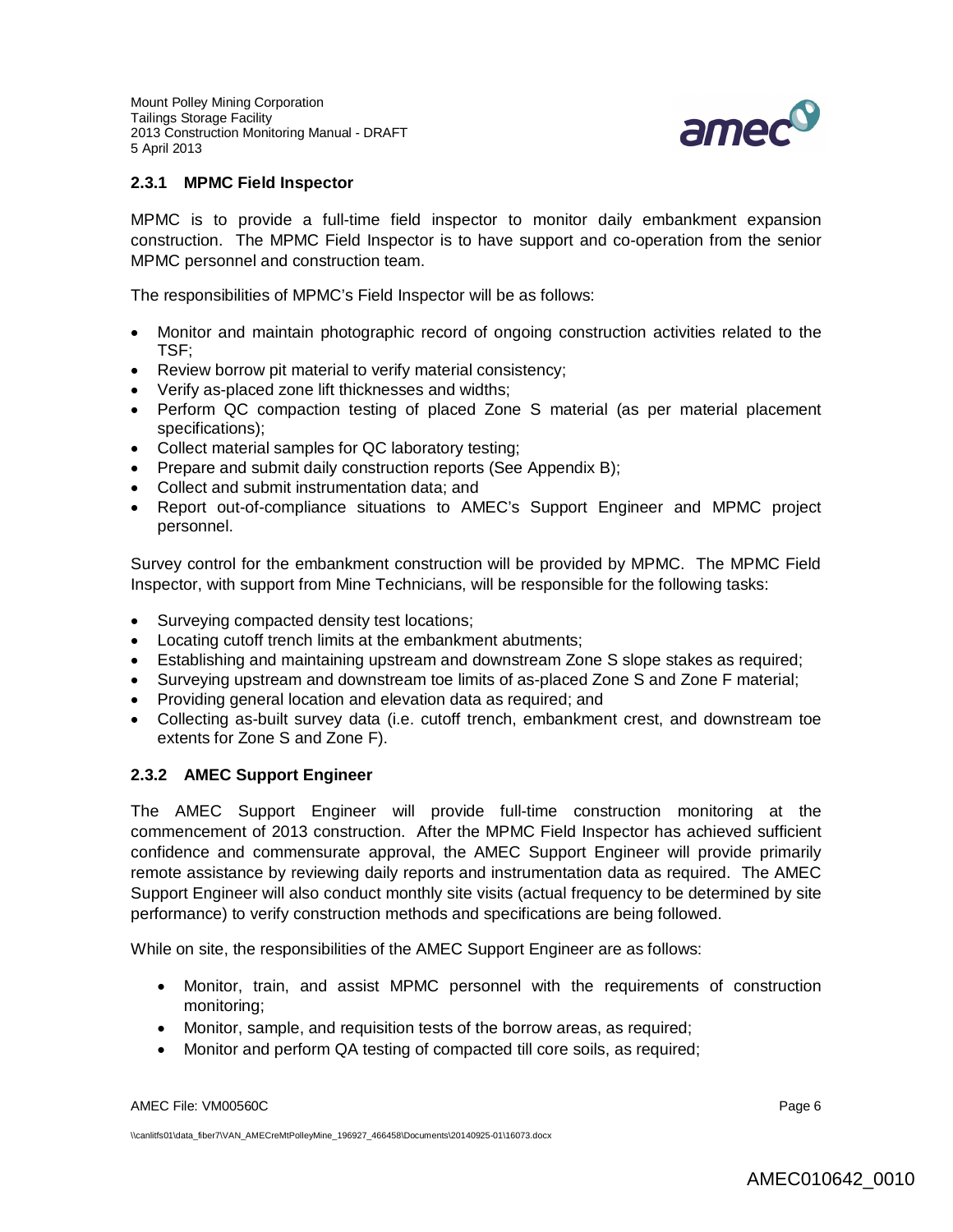

- Review and approval of proposed borrow soils;
- Review and approval of transition and filter material, processing methodology and monitoring practices;
- Monitor and approve the drainage ditch excavation and preparation;
- Monitor and approve abutment preparation;
- Address any concerns or out-of-compliance situations observed and recorded during construction;
- Carry out the quality control field and laboratory testing;
- Direct the MPMC personnel to address the survey requirements, results, etc.; and
- Meet as required with MPMC to review the construction program.

While in the office, the responsibilities of AMEC's Support Engineer are as follows:

- Review daily construction reports submitted by MPMC personnel;
- Review compaction results submitted by MPMC personnel;
- Plot and review instrumentation readings submitted by MPMC personnel;
- Address any concerns or out-of-compliance situations noted by MPMC personnel;
- Coordinate with MPMC personnel and AMEC's Project Manager/Principal Engineer;
- Prepare monthly progress reports summarizing construction activities, test results, and milestone achievements; and
- Prepare site As-built/Annual Review Report.

### **2.3.3 AMEC Project Manager**

AMEC's Project Manager will serve as the Engineer of Record and have overall responsibility for AMEC's role with upcoming and future dam raising projects. They will review all monthly construction progress reports and liaise with the AMEC Principal Engineer and MPMC's Project Manager to address any problems that may arise.

The AMEC Project Manager will also liaise with the AMEC Support Engineer and the MPMC's Field Inspector, and will make site visits as deemed necessary during construction. The exact timing and duration of the site visits will be determined in consultation with the MPMC Project Manager so that critical aspects of the construction can be viewed during these visits.

The responsibilities of AMEC's Project Manager will be as follows:

- Review instrumentation interpretations and communicate of any concerns to MPMC's Project Manager and AMEC's Principal Engineer;
- Review monthly progress reports prepared by the AMEC Support Engineer and communicate any concerns arising from these reviews to MPMC's Project Manager and AMEC's Principal Engineer;
- Carry out periodic site visits as appropriate during the construction season, timed to coincide with critical aspects of the construction; and
- Identify, review, and approve any design changes determined to be required by AMEC and/or MPMC.

AMEC File: VM00560C Page 7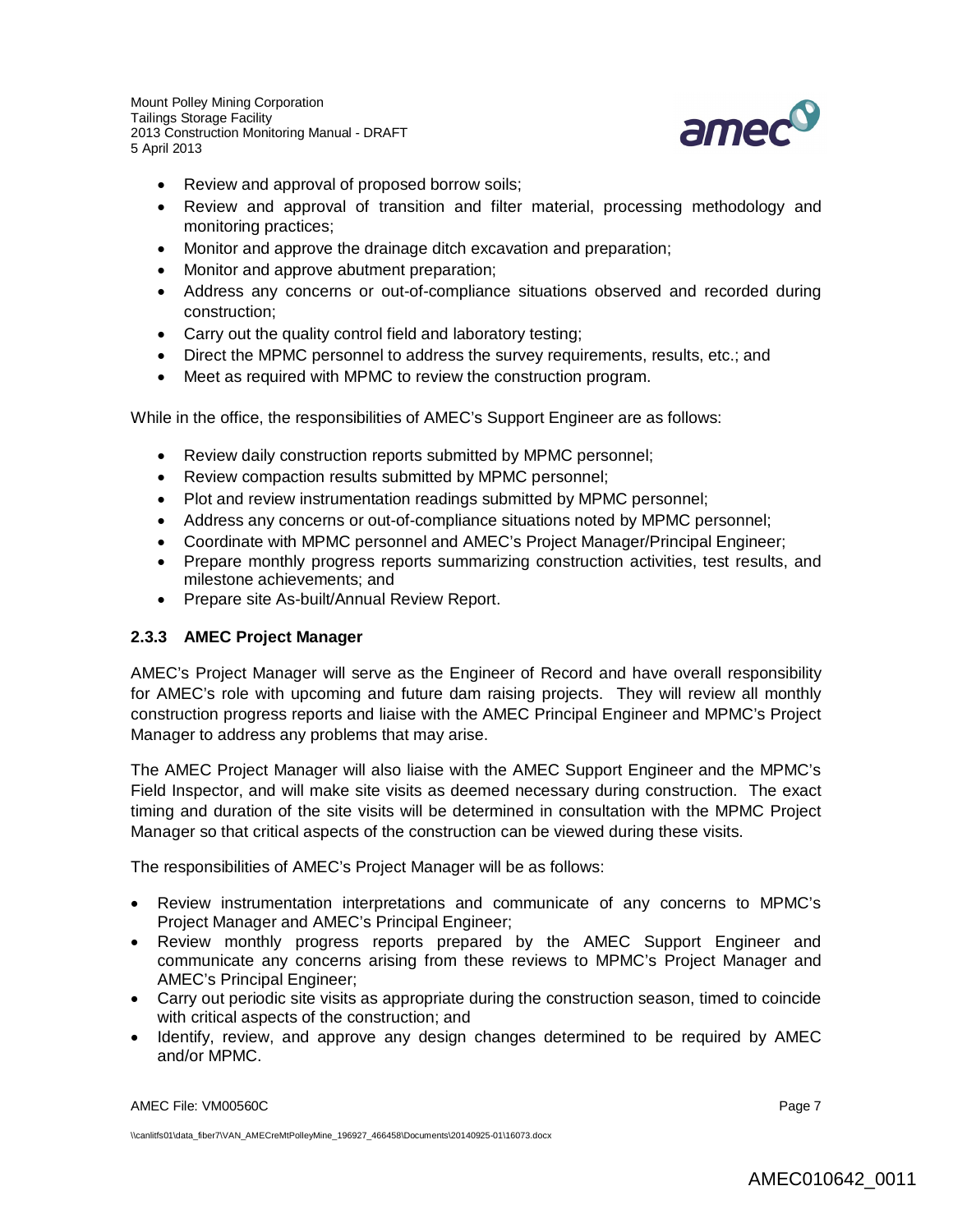

AMEC File: VM00560C Page 8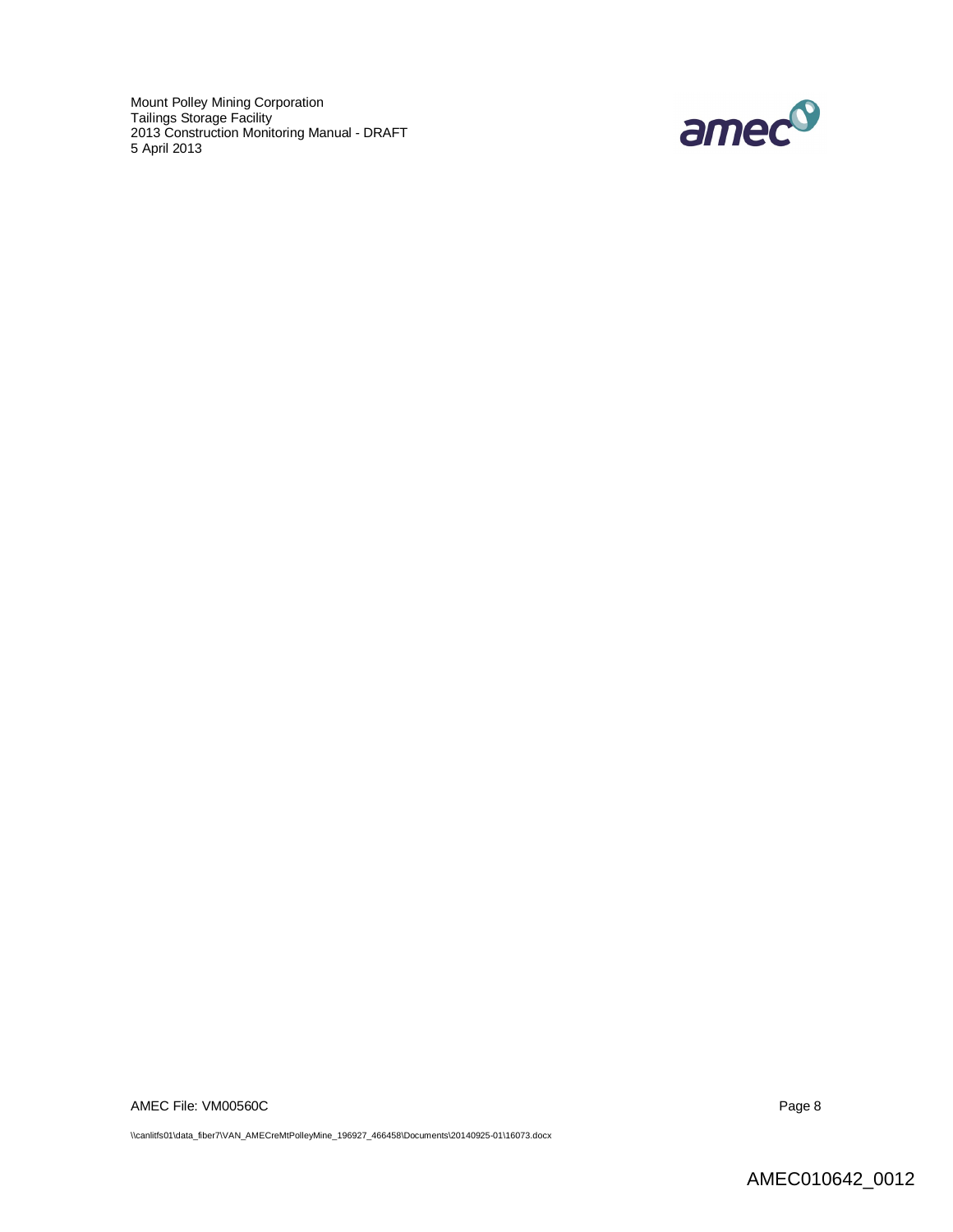

# *Table 2.1: Construction Monitoring Tasks*

| No.        | <b>Responsibility</b><br><b>Tasks Description</b>                                                                                                                                                                                                                                                                                                |             |  |
|------------|--------------------------------------------------------------------------------------------------------------------------------------------------------------------------------------------------------------------------------------------------------------------------------------------------------------------------------------------------|-------------|--|
| 1.0        | <b>Foundation Preparation</b>                                                                                                                                                                                                                                                                                                                    |             |  |
| 1.1        | Abutment Extensions: Review of exposed soil and or rock conditions and confirmation that suitable dense, undisturbed,<br>native soil, or sound bedrock conditions are exposed for dam construction.                                                                                                                                              | <b>AMEC</b> |  |
| 1.2        | Core Trench Construction: Review of exposed soil and/or rock conditions, perform test pits as required to confirm the<br>thickness of glacial till over bedrock along the core trench alignment. Review of core trench excavation and confirmation of<br>proper excavation slopes. Direct rock excavation and cleaning work as deemed necessary. | <b>AMEC</b> |  |
| 1.3        | Approval: Review the provided photos of the foundation preparation and provide approval.                                                                                                                                                                                                                                                         | <b>AMEC</b> |  |
| 2.0        | <b>Review of Borrow Areas and Materials</b>                                                                                                                                                                                                                                                                                                      |             |  |
| 2.1        | <b>Glacial Till Borrow Pit:</b>                                                                                                                                                                                                                                                                                                                  |             |  |
|            | Review cut slopes.<br>$\bullet$                                                                                                                                                                                                                                                                                                                  |             |  |
|            | Collect samples of borrow material for testing to assess both suitability of materials and to evaluate the Standard<br>$\bullet$<br>Proctor maximum dry density and optimum moisture content of the material.                                                                                                                                    | <b>MPMC</b> |  |
|            | Report test results to AMEC and MPMC's Project Manager as they are obtained.                                                                                                                                                                                                                                                                     |             |  |
| 2.2        | NAG Rock Source (Zone C):<br>Review the selective borrowing/classification of material for the coarse NAG rockfill.<br>$\bullet$                                                                                                                                                                                                                 |             |  |
|            | Visual verification of the material for conformance to the gradation specifications.<br>$\bullet$                                                                                                                                                                                                                                                | <b>MPMC</b> |  |
|            | Report observation to AMEC and MPMC's Project Manager as they are obtained.<br>$\bullet$                                                                                                                                                                                                                                                         |             |  |
| 2.3        | NAG Rock Source (Zone T):                                                                                                                                                                                                                                                                                                                        |             |  |
|            | Monitoring the selective borrowing/classification/processing of material for the fine NAG rock transition zone.<br>$\bullet$                                                                                                                                                                                                                     | <b>MPMC</b> |  |
|            | Collect periodic samples for conformance to the gradation specifications.<br>$\bullet$                                                                                                                                                                                                                                                           |             |  |
| 2.4        | Report observation to AMEC and MPMC's Project Manager as they are obtained.<br>NAG Crushing Operation (Zone F):                                                                                                                                                                                                                                  |             |  |
|            | Monitoring the filter sand and gravel crushing and decking operation.<br>$\bullet$                                                                                                                                                                                                                                                               |             |  |
|            | Collect periodic samples for conformance to the gradation specifications.<br>$\bullet$                                                                                                                                                                                                                                                           | <b>MPMC</b> |  |
|            | Report observation to AMEC and MPMC's Project Manager as they are obtained.<br>$\bullet$                                                                                                                                                                                                                                                         |             |  |
| 2.5        | Materials Approval:                                                                                                                                                                                                                                                                                                                              |             |  |
|            | Conduct tests on collected samples.<br>$\bullet$                                                                                                                                                                                                                                                                                                 | AMEC        |  |
| 3.0        | Approve the materials to be used during construction of the embankment.<br><b>Review of Structural Fill Placement</b>                                                                                                                                                                                                                            |             |  |
| 3.1        | Zone S:                                                                                                                                                                                                                                                                                                                                          |             |  |
|            | Review and confirm that the locations of zone interfaces are in their correct locations.<br>$\bullet$                                                                                                                                                                                                                                            |             |  |
|            | Confirm the width of the core zone is sufficient.<br>٠                                                                                                                                                                                                                                                                                           |             |  |
|            | Test the placed and compacted Zone S structural fill for in-place density.<br>٠                                                                                                                                                                                                                                                                  | <b>MPMC</b> |  |
|            | Collect samples for moisture content determinations and density (rock content) corrections.<br>$\bullet$                                                                                                                                                                                                                                         |             |  |
|            | Collect samples of fill for confirmation index testing.<br>$\bullet$<br>Report observations and test results to AMEC and MPMC's Project Manager as they are obtained.<br>$\bullet$                                                                                                                                                               |             |  |
| 3.2        | Zone C:                                                                                                                                                                                                                                                                                                                                          |             |  |
|            | Review and confirm that the NAG rock is in conformance to the gradation specifications.<br>$\bullet$                                                                                                                                                                                                                                             | <b>MPMC</b> |  |
|            | Observe and confirm the compaction specification is followed.<br>$\bullet$                                                                                                                                                                                                                                                                       |             |  |
| 3.3        | Zone T:                                                                                                                                                                                                                                                                                                                                          |             |  |
|            | Review and confirm that the NAG transition zone rock is in conformance to the gradation specifications.<br>$\bullet$<br>Observe and confirm the compaction specification is followed.<br>٠                                                                                                                                                       | <b>MPMC</b> |  |
|            | Collect samples for gradation analysis.<br>$\bullet$                                                                                                                                                                                                                                                                                             |             |  |
|            | Report observations and test results to AMEC and MPMC's Project Manager as they are obtained.<br>$\bullet$                                                                                                                                                                                                                                       |             |  |
| 3.4        | Zone F:                                                                                                                                                                                                                                                                                                                                          |             |  |
|            | Review and confirm that the zone interfaces are in their correct locations.<br>$\bullet$                                                                                                                                                                                                                                                         |             |  |
|            | Confirm the width of the filter zone is sufficient.<br>$\bullet$                                                                                                                                                                                                                                                                                 |             |  |
|            | Collect samples for gradation analysis.<br>$\bullet$<br>Review and confirm that the crushed fine filter material is in conformance to the gradation specifications.<br>$\bullet$                                                                                                                                                                 | <b>MPMC</b> |  |
|            | Confirm via hand-excavated test pits that segregation of filter sand and gravel is not occurring.<br>$\bullet$                                                                                                                                                                                                                                   |             |  |
|            | Report observations and test results to AMEC and MPMC's Project Manager as they are obtained.                                                                                                                                                                                                                                                    |             |  |
| 3.5        | Zone U:                                                                                                                                                                                                                                                                                                                                          |             |  |
|            | Review and confirm that the zone interface is in the correct location.<br>$\bullet$                                                                                                                                                                                                                                                              | <b>MPMC</b> |  |
|            | Monitor material reworking to ensure proper distribution within the cell.<br>$\bullet$<br>Report observations and test results to AMEC and MPMC's Project Manager as they are obtained.<br>$\bullet$                                                                                                                                             |             |  |
| 4.0        | <b>Dam Performance Monitoring</b>                                                                                                                                                                                                                                                                                                                |             |  |
| 4.1        | Coordinate biweekly readings of vibrating wire piezometers and slope inclinometers during the construction. Submit the raw                                                                                                                                                                                                                       |             |  |
|            | data collected to AMEC for review.                                                                                                                                                                                                                                                                                                               | <b>MPMC</b> |  |
| 4.2        | Review submitted weekly readings, prepare associated graphs and analyze the collected data.                                                                                                                                                                                                                                                      | <b>AMEC</b> |  |
|            | Report monitoring results to AMEC and MPMC's Project Manager as they are obtained.                                                                                                                                                                                                                                                               |             |  |
| 5.0<br>5.1 | <b>Construction Monitoring</b><br>Daily meetings between MPMC's Field Inspectors and Contractor to establish and review daily construction plan, identify                                                                                                                                                                                        |             |  |
|            | concerns, and discuss other relevant issues.                                                                                                                                                                                                                                                                                                     | <b>MPMC</b> |  |
| 5.2        | Monthly meeting between MPMC's Field Inspector, Project Manager, AMEC Support Engineer and Contractor.                                                                                                                                                                                                                                           | MPMC/AMEC   |  |
| 5.3        | Establish and confirm construction boundaries between various zones.                                                                                                                                                                                                                                                                             | <b>MPMC</b> |  |
| 5.4        | Addressing any concerns or out-of-compliance situations observed and recorded during construction.<br>MPMC/AMEC                                                                                                                                                                                                                                  |             |  |
| 6.0        | <b>Record Keeping</b>                                                                                                                                                                                                                                                                                                                            |             |  |
| 6.1        | Maintain daily construction site photographic record of construction activities.                                                                                                                                                                                                                                                                 | <b>MPMC</b> |  |
| 6.2        | Completing daily construction reports, and delivering a copy to MPMC's Project Manager and by email to AMEC's Support                                                                                                                                                                                                                            | <b>MPMC</b> |  |
| 6.3        | Engineer.<br>Completing monthly construction reports, with copies to MPMC's Project Manager and AMEC's Project Manager and Senior                                                                                                                                                                                                                |             |  |
|            | Principal Engineer.                                                                                                                                                                                                                                                                                                                              | AMEC        |  |

## AMEC File: VM00560A.A Page 9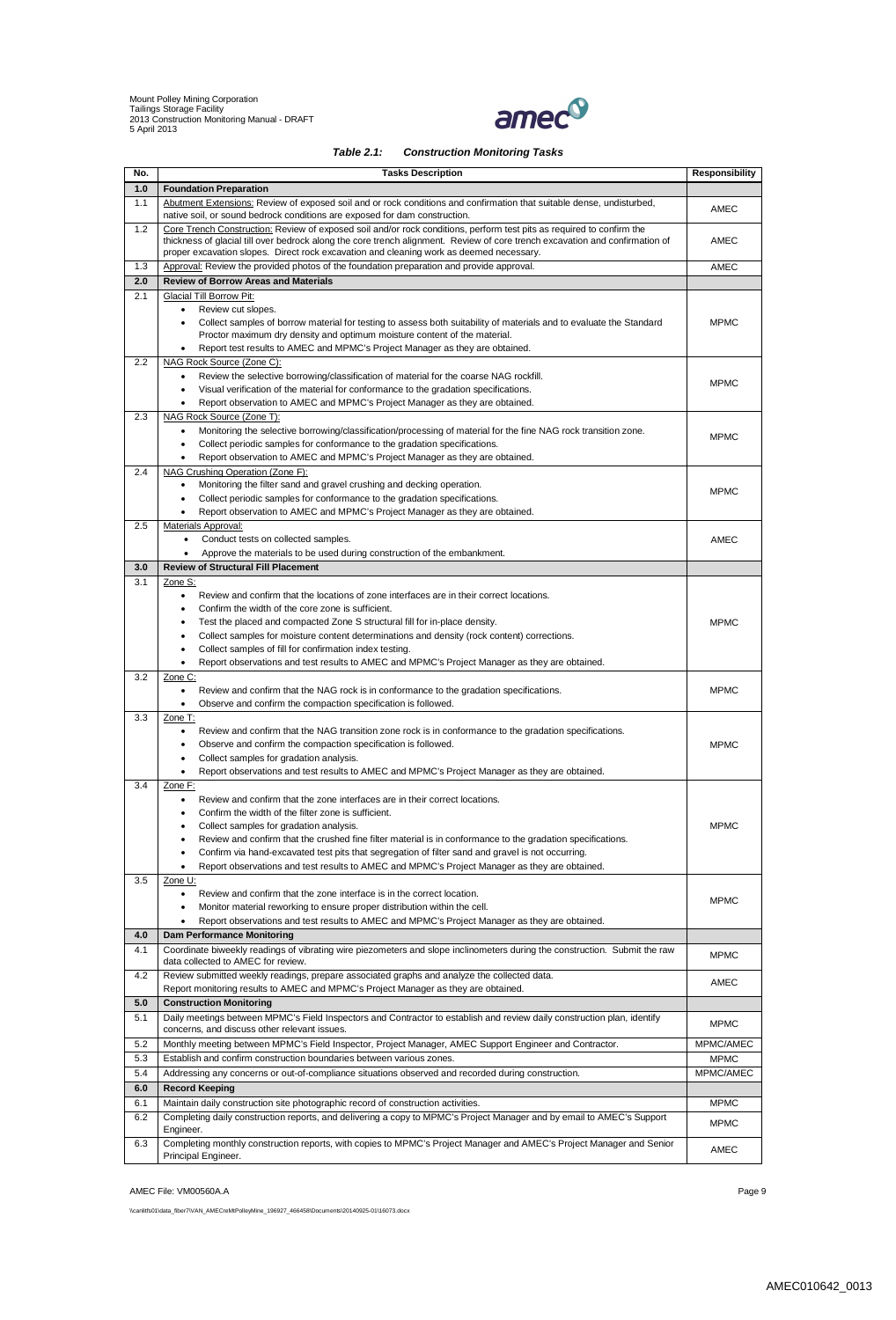

### **2.3.4 AMEC Principal Engineer**

AMEC's Principal Engineer will review monthly construction and instrumentation reports as required and review the As-built/Annual Review reports. AMEC's Principal Engineer will make site visits if deemed necessary by the AMEC Project Manager or MPMC Project Manager.

### **2.3.5 AMEC Soils Laboratory – Prince George**

All off-site material testing will be carried out at the AMEC Prince George Laboratory. MPMC will be responsible for collection and shipment of samples as required. AMEC's laboratory technician will be responsible for carrying out the required testing and reporting of results to the AMEC Support Engineer who in turn will convey the results to MPMC's Project Manager.

### **2.3.6 MPMC Laboratory - Soils Testing**

AMEC will conduct the majority of material testing required to support the construction, however the following tests are required to be carried out by Mount Polley personnel at the Mount Polley on-site lab:

- Wash sieve gradation for Zone T and Zone F during production (C136-06/C117-04); and
- Moisture content confirmatory testing of Zone S (D2216-10).

All test results will be compiled by the MPMC Field Inspector or the MPMC laboratory staff, and are to be submitted to AMEC's Support Engineer, along with the daily construction reports, for review and approval.

### **2.3.7 MPMC Project Manager**

MPMC's Project Manager shall assume overall responsibility for MPMC construction management and MPMC supervision, monitoring, and quality control testing activities when AMEC is not on site. This person shall ensure that the design specifications and the QA/QC requirements as outlined in this manual are followed. In the absence of the MPMC Project Manager, the MPMC Mine Technicians dedicated to the TSF will take responsibility, under the supervision of the Mine Operations Manager.

MPMC's Project Manager shall liaise with AMEC's Support Engineer and AMEC's Project Manager to discuss construction progress, any problems encountered and their resolution, and the timing of site visits by AMEC personnel to view the construction.

The MPMC Project Manager will address any concerns raised by the MPMC Field Inspector/AMEC Support Engineer including, but not limited to:

- Placement of unacceptable dam fill material;
- Unacceptable construction procedures (excessive lift thickness, inadequate compaction, inadequate foundation preparation, inadequate material testing etc.); and

AMEC File: VM00560C Page 10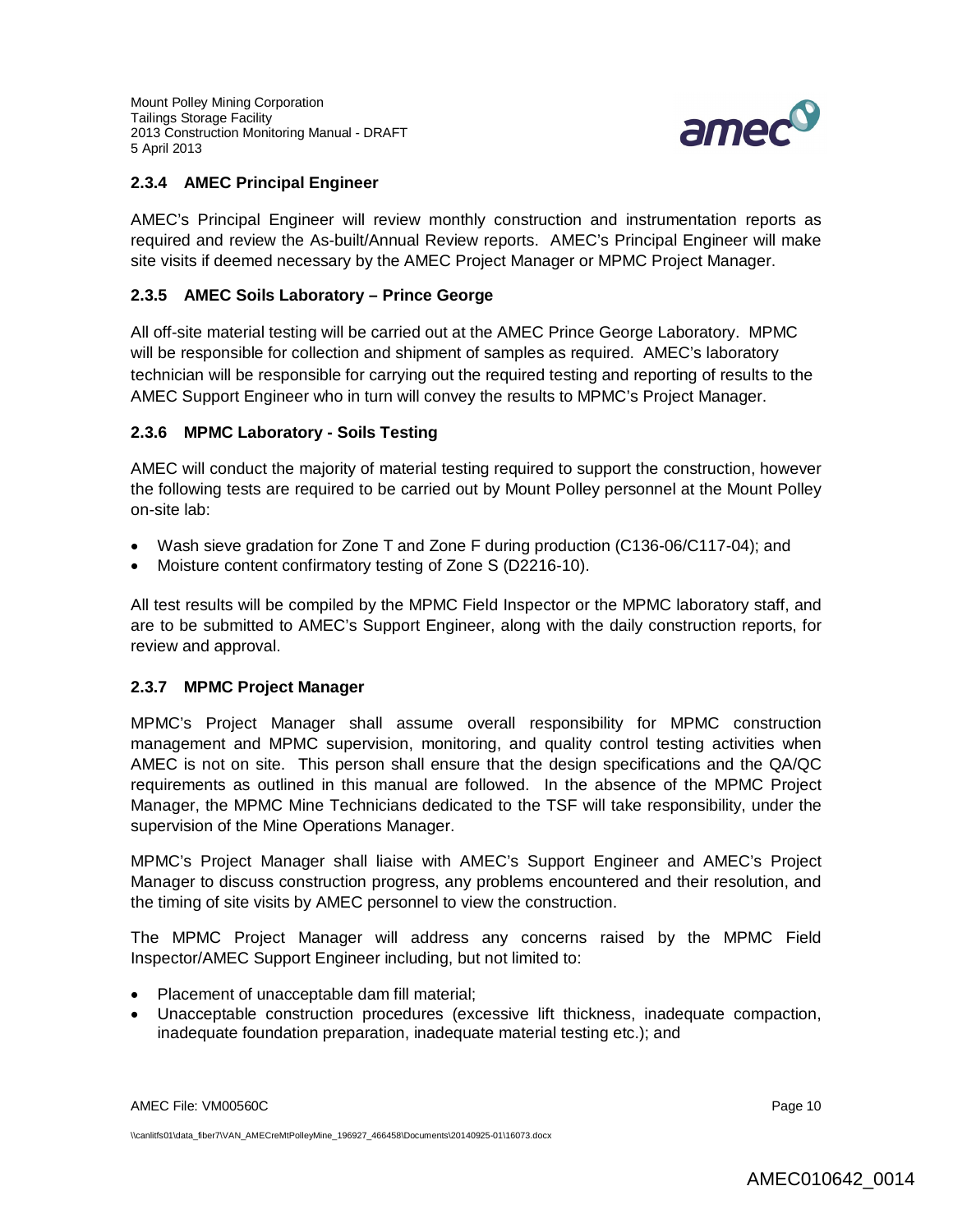

 Non-compliance issues identified by the AMEC Support Engineer and MPMC Field Inspector that are not immediately rectified by the construction forces, be they those of the contractors or MPMC.

#### **2.3.8 MPMC Mine Operations Manager**

The MPMC Mine Operations Manager will address any concerns raised by the MPMC Field Inspector and/or AMEC Support Engineer as related to any potential environmental issues or concerns.

AMEC File: VM00560C Page 11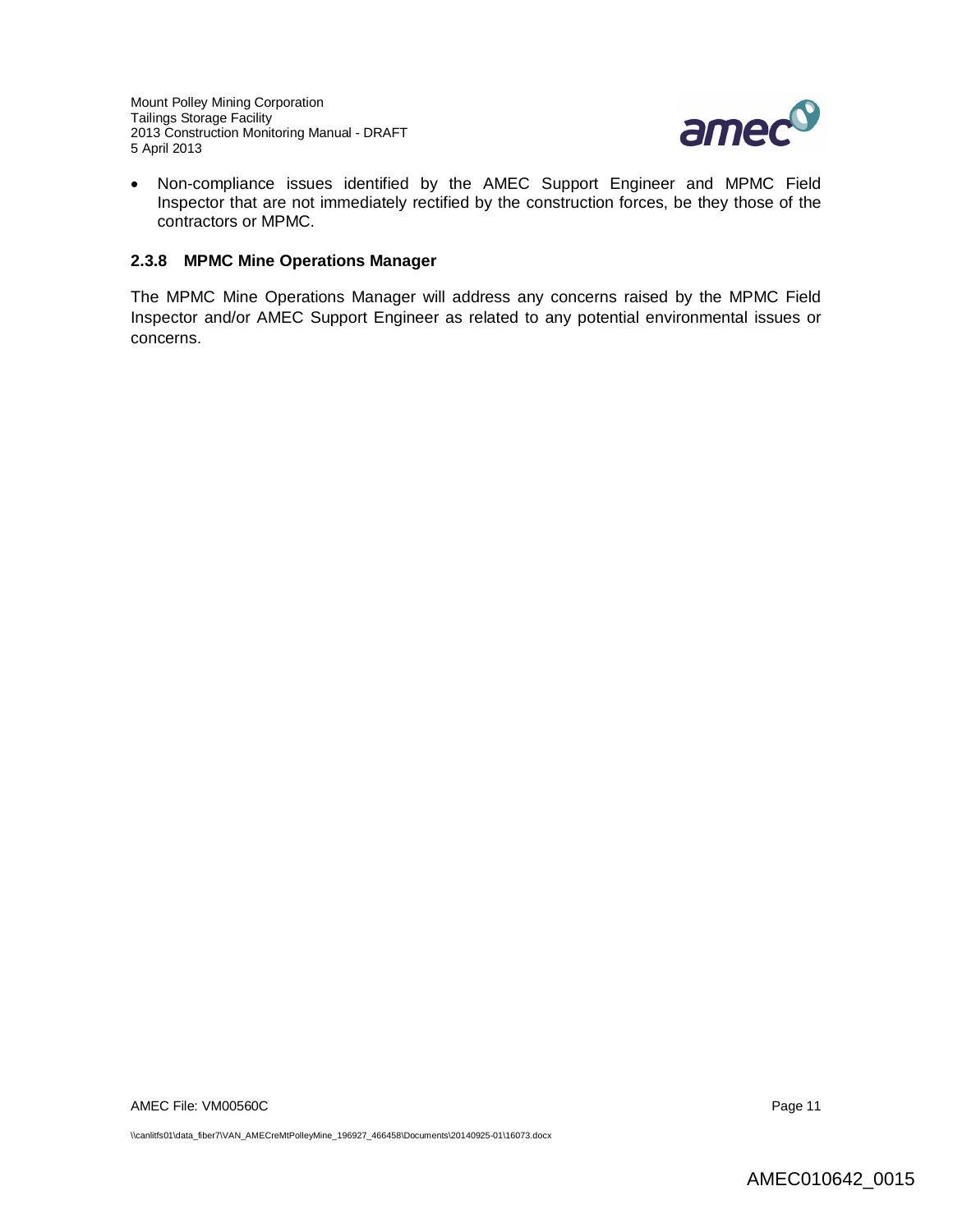

#### **3.0 CONSTRUCTION MATERIALS**

#### **3.1 General**

All zones of the embankments described herein shall be constructed only with materials meeting the specified requirements for each zone, as listed below and as shown in the drawings. Materials for the various zones of the embankment shall be obtained from stockpiles and from borrow areas approved by the AMEC Support Engineer.

Approval of construction fill materials will generally be based on comparison with the gradation envelope curves presented on Drawing 2013.08. Section 3.3 through Section 3.7 provides a brief description of specified material zones.

### **3.2 Estimated Fill Volumes**

Table 3.1 summarizes the estimated material quantities from the Stage 8A crest elevation of 965.0 m up to the Stage 9 expansion crest elevation of El. 970.0 m.

| <b>SECTION</b>                        | <b>ESTIMATED FILL VOLUMES (m<sup>3</sup>)</b> |        |        |         |  |
|---------------------------------------|-----------------------------------------------|--------|--------|---------|--|
|                                       | Zone C                                        | Zone T | Zone F | Zone S  |  |
| <b>Main Embankment</b>                | 83,000                                        | 9,000  | 9,000  | 30,000  |  |
| <b>Perimeter</b><br><b>Embankment</b> | 189,300                                       | 16,700 | 16,700 | 55,600  |  |
| <b>South Embankment</b>               | 137,100                                       | 9,300  | 9,300  | 34,600  |  |
| <b>Total</b>                          | 409,400                                       | 35,000 | 35,000 | 120,200 |  |

*Table 3.1: Stage 9 Expansion (El. 970.0 m) Estimated Fill Volumes*

*Notes:*

*1. Estimated volumes are based on Drawings 2013.04 through 2013.06, and are rounded up to the nearest 100 m<sup>3</sup> .* 

*2. No settlement allowance has been considered.*

*3. Quantities are based on neat construction lines; with no contingency or allowance for overbuild or waste factors.*

### **3.3 Zone S (Core) – Glacial Till**

Zone S comprises the low-permeability central core of the Main, Perimeter and South Embankments. Zone S shall be constructed with well graded, unprocessed, unfrozen glacial till obtained from the specified till borrow area that meets the material gradation and moisture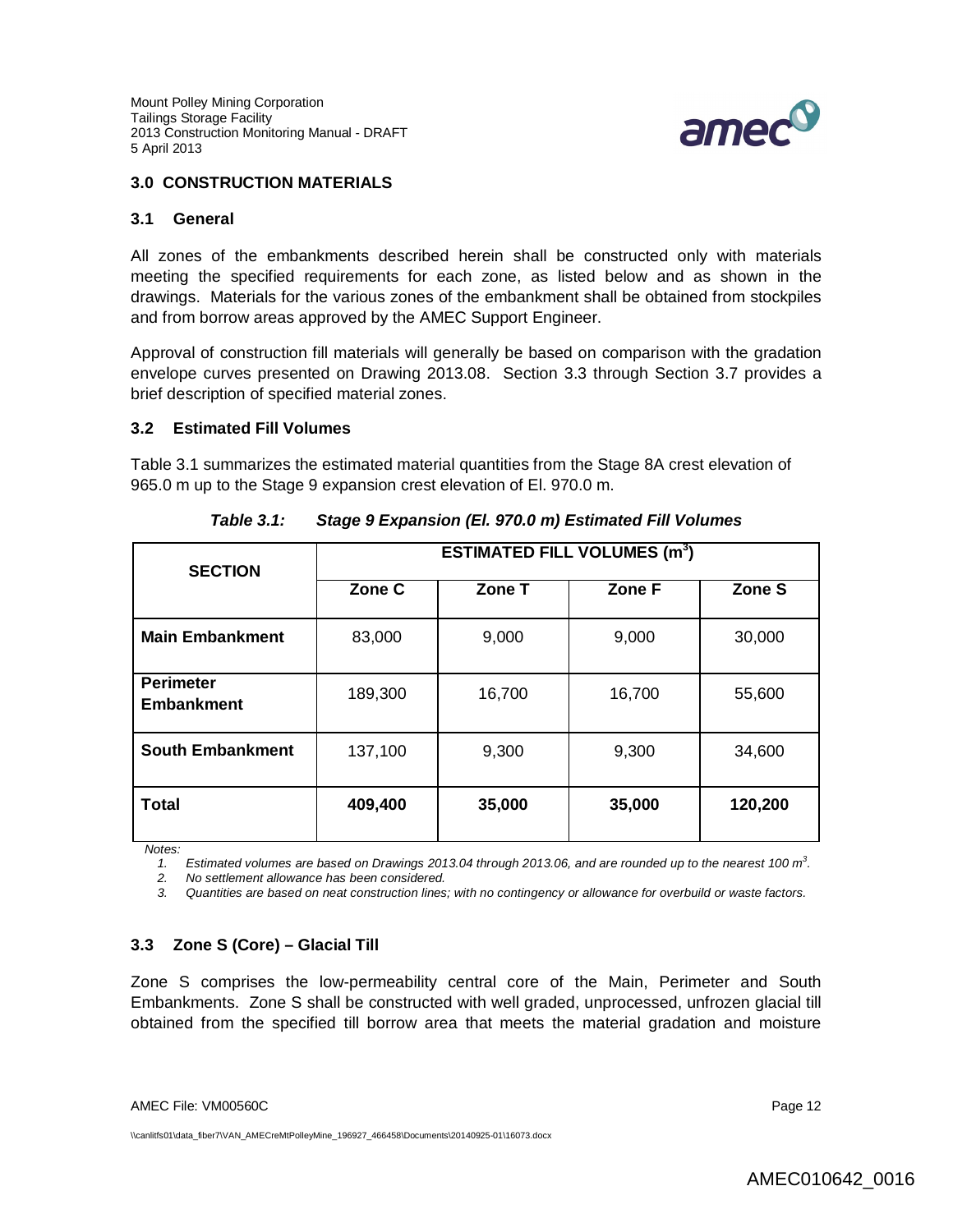

content requirements as shown on the design drawings with a minimum fines content of 20% by weight.

### **3.4 Zone F (Filter) – Sand and Gravel**

Zone F comprises the downstream filter between Zone S and Zone T fill of the Main, Perimeter and South Embankments. Zone F consists of 50 mm (2") minus well-graded sand and gravel, obtained from mill crushed run-of-mine NAG waste rock.

### **3.5 Zone T (Transition) – Fine NAG Rock Transition**

Zone T comprises the downstream transition between Zone F and Zone C fill of the Main, Perimeter and South Embankments. Zone T consists of 150 mm (6") minus material with a maximum fines content of 20% by weight, obtained from mill crushed and/or as-is run-of-mine NAG waste rock.

### **3.6 Zone C (General Rockfill) – Coarse NAG Rock Shell**

Zone C comprises the downstream support to the Zone S core. Zone C consists of well graded material with a maximum diameter of 1 m (3'4"), obtained from run-of-mine NAG waste rock.

### **3.7 Zone U (Selected Upstream Fill) – Tailings/NAG**

Zone U comprises the upstream support for the Zone S core. Zone U generally consists of end of pipe spigotted tailings, deposited in cells and reworked with a dozer. If required, Zone U may also consist of run-of-mine NAG waste rock with a maximum diameter of 0.5 m (1'8").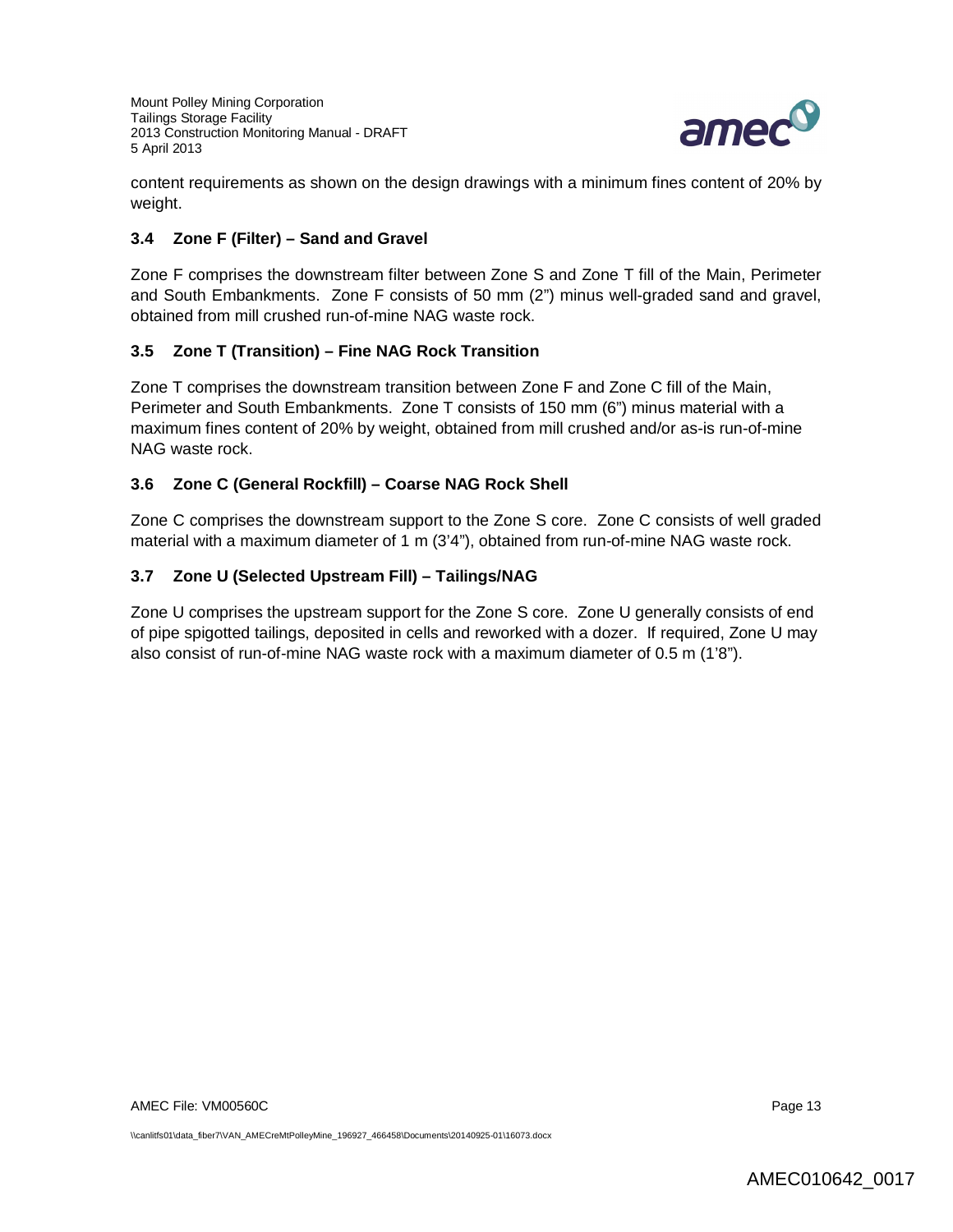

#### **4.0 EXECUTION**

#### **4.1 Borrow Areas**

Any proposed borrow pit material to be used as embankment fill will be subjected to sampling, laboratory testing, and approval by AMEC's Support Engineer. During the TSF embankment construction, detailed documentation will be maintained to ensure the source of the material being placed is known and material testing requirements are satisfied.

It is anticipated that the Zone S till volume requirement (refer to Section 3.2) will be obtainable from the area identified on Drawing 2013.02 as the Perimeter Till Borrow Pit. This same area has been used as the source for Zone S in previous construction seasons.

It should be noted that the Perimeter Till Borrow Pit is located directly downstream of the Perimeter Embankment downstream toe. Any further encroachment of the borrow pit towards the embankment is not permitted. Stability analysis of the Perimeter Embankment prior to any further excavation in the Perimeter Till Borrow Pit may be required, at the direction of the AMEC Principal Engineer.

AMEC has observed that the material within the Perimeter Till Borrow Pit is generally interbedded with a glaciolacustrine unit. The glaciolacustrine material typically meets the till core material specification, however due to its poor workability this material shall be wasted or, whenever possible, intermixed with approved till material in a ratio of one part glaciolacustrine to two parts till.

Prior to utilization of the Perimeter Till Borrow Pit, topsoil and other overburden judged to be unsuitable as structural till fill will be stripped from the borrow pit and hauled to an acceptable location, as directed by the MPMC Project Manager.

The Perimeter Till Borrow Pit shall be developed such that groundwater inflow and precipitation runoff are directed in a controlled manner to designated sump area(s) of the site, and then removed as required. External surface water runoff shall be prevented from flowing into the borrow area by the construction of diversion ditches as required.

The performance of the cut slopes in borrow areas will be inspected and recorded as required by the MPMC Field Inspector for documentation within the construction reports. AMEC's Support Engineer may request modifications to the excavation plan, including flattening of the slopes and altering water control measures, based on the observed performance of the cut slopes.

#### **4.2 Excavation**

#### **4.2.1 General Foundation Preparation**

Foundation preparation is to be conducted when AMEC's Support Engineer is on site. 2013 construction will consist of foundation preparation on the Perimeter and South abutments to the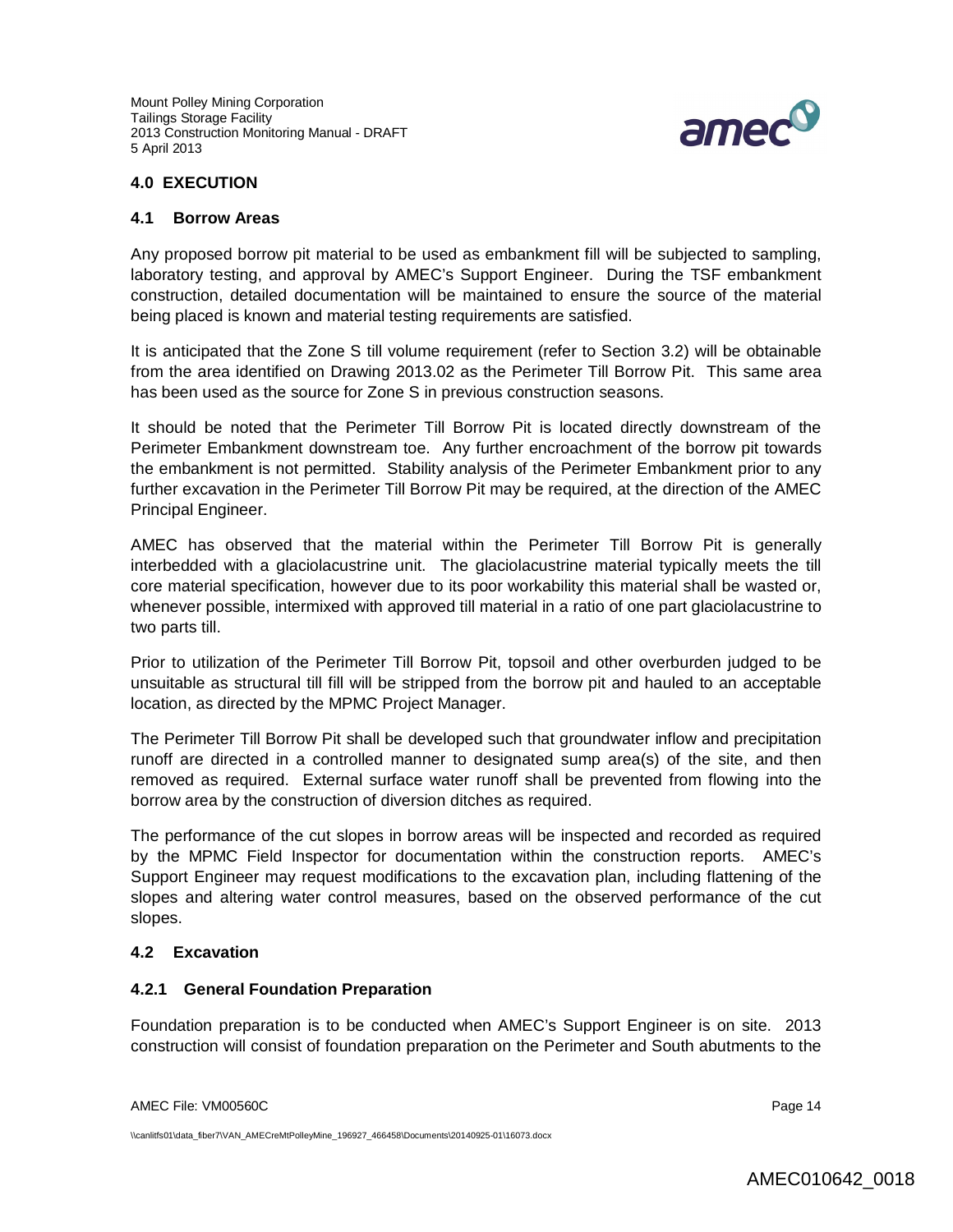

Stage 9 crest elevation of 970.0 m. Excavation limits and cutoff trench details are shown on Drawing 2013.07.

The foundation preparation will extend to 3.0 m beyond the upstream and downstream embankment toe limits, or as directed by the AMEC Support Engineer, providing a buffer zone for tie-in capabilities and any material placement inaccuracies.

Foundation excavation will be drained, where required, and will generally consist of clearing and grubbing, and removal of all soft, over wet, and organic bearing soils to expose suitably dense, inorganic native soils (dense to very dense glacial till) or competent bedrock, as defined by the AMEC Support Engineer. The prepared foundation surface is to be proof-rolled with a smooth drum vibratory roller (with vibration turned off if necessary to prevent pumping) prior to fill placement.

Prior to placing any fill materials on excavated surfaces, the surfaces shall be prepared as follows:

- Surfaces shall be kept clean of any loose debris;
- Excavated materials from the foundation shall be removed and hauled to waste areas designated by the MPMC Project Manager. Organic material and topsoil shall be stockpiled in appropriate locations, as directed by the MPMC Project Manager, for potential future use in reclamation activities;
- The exposed excavation and cleared embankment foundation shall be proof-rolled with a smooth drum vibratory roller (with vibration turned off if necessary to prevent pumping), scarified, and inspected and approved by the AMEC Support Engineer prior to any material placement; and
- Earth foundation surfaces shall be graded to remove surface irregularities, and test pits or other cavities shall be filled with compacted fill, unless otherwise directed by the AMEC Support Engineer.

#### **4.2.2 Zone S Till Core Cutoff Trench Subgrade Preparation**

General subgrade preparation for the abutment cutoff trench extensions shall be in accordance with Section 4.2.1 with typical excavation details shown in Drawing 2013.07.

Overburden within the trench excavation zone shall be excavated to a minimum 0.5 m depth into undisturbed native glacial till, as identified by the AMEC Support Engineer, in areas where the native glacial till thickness exceeds 2.0 m or as directed by the AMEC Support Engineer. In areas where the native glacial till is less than 2.0 m thickness, overburden shall be removed to competent bedrock, as identified and approved by the AMEC Support Engineer. The thickness of glacial till at the cutoff trench is to be confirmed by performing test pits at locations adjacent to the cutoff trench alignment as directed by the AMEC Support Engineer.

In glacial till, the cutoff trench excavation will have a base width of 2.0 m, while in bedrock, the cutoff trench base width may be excavated to the full 5.0 m width of the Zone S core, if directed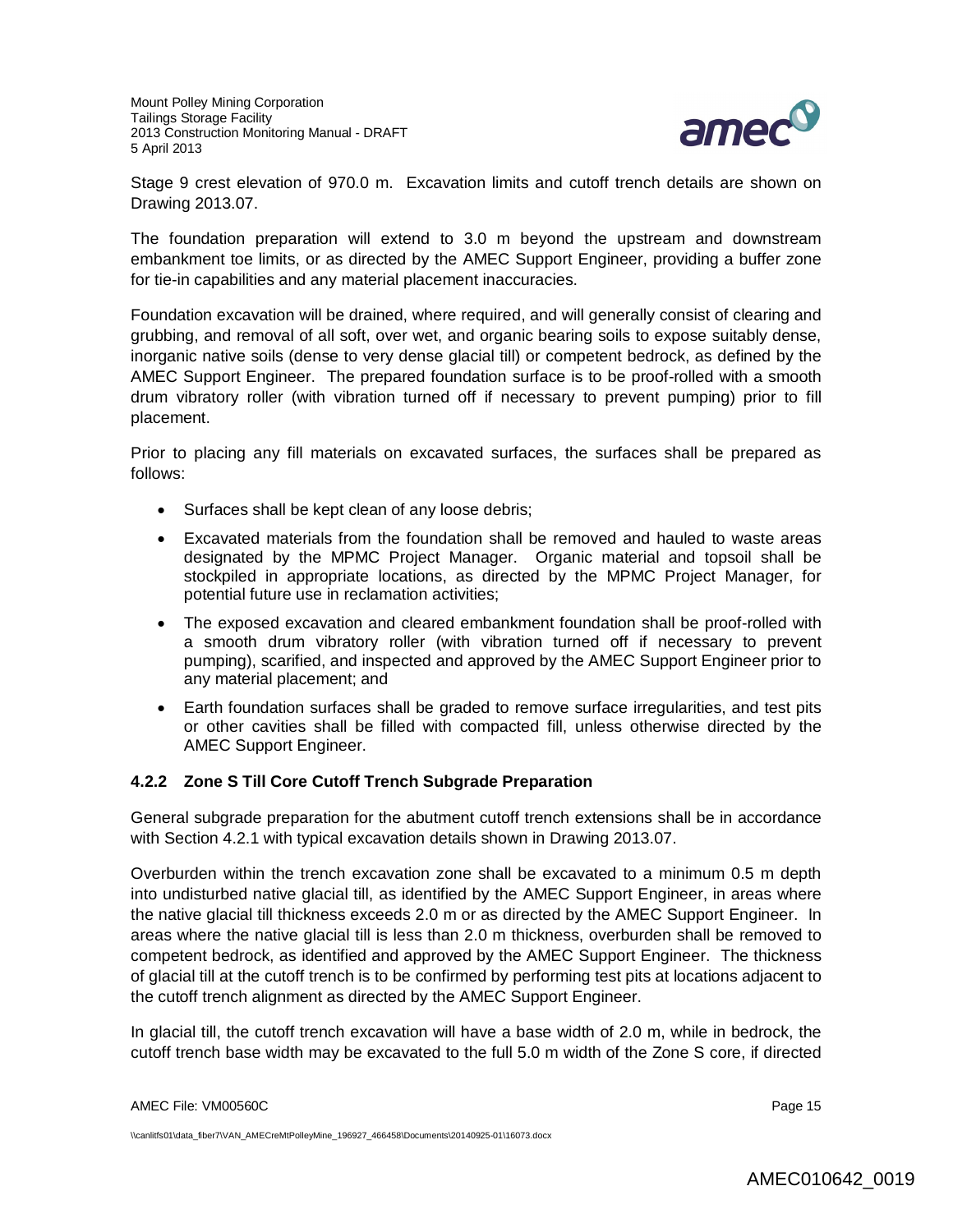

by the AMEC Support Engineer. Excavation side slopes shall be a maximum of 1 horizontal to 1 vertical (1H:1V). Steeper slopes may be accepted in bedrock at the discretion of the AMEC Support Engineer.

Where bedrock is encountered beneath the embankment Zone S till core, special measures will be required to prepare the bedrock foundation prior to Zone S till fill placement. Loose and weathered rippable bedrock shall be removed to the point where an interlocking rock structure remains, at the discretion of the AMEC Support Engineer who will determine the point at which large-scale excavation will be halted and detailed cleaning commenced. Additional specifications related to bedrock encountered in the cutoff trench are provided in Section 4.2.3 below.

The cutoff trench excavation will be protected from moisture softening due to surface water inflow or excessive precipitation. Water seeping into the cutoff trench excavation will be removed by pumping, and will not be permitted to collect and remain in the excavation.

Prior to placement and compaction of structural fill in the cutoff trench excavation, AMEC's Support Engineer will approve the preparation of the trench. Inspections will occur as foundation areas are prepared and the approval will be documented in the monthly report. Photographic records will be maintained to identify foundation areas that have been inspected and approved, clearly indicating their date of inspection. Areas not approved for placement of structural fill by the AMEC Support Engineer are not to be covered with fill under any circumstances to avoid having to remove/replace materials.

The MPMC Field Inspector will verify that the cutoff trench is founded in the minimum specified depth of glacial till, conducting soil probing as required. Cutoff trench excavation inspections will be performed as required, and inspection dates and results will be tracked by the MPMC Field Inspector on copies of the construction drawings and/or by station number. MPMC Field Inspectors, with support from the Mine Technicians, will provide a survey pick-up of the cutoff trenches and maintain a project database for use in the as-built documentation.

### **4.2.3 Zone S Till Core Cutoff Trench Subgrade Preparation (to Bedrock)**

If bedrock is encountered in the dam foundation cutoff trench, special considerations exist and special bedrock treatment measures may be required. Guidelines and procedures for dealing with bedrock exposed in the cutoff trenches are as follows:

Weathered or fractured bedrock is defined as bedrock that can be readily excavated by a dozer or a hoe excavator equipped with a digging bucket and that, based on visual assessment, is highly pervious to groundwater flow due to the presence of fractures/joints/faults. Sound (competent) bedrock, is defined as bedrock that can be excavated only with significant difficulty (or not at all) by a hoe excavator equipped with a digging bucket. When excavating in bedrock, frequent communication with AMEC's Project Manager/Principal Engineer and transmission of photographs is to be carried out.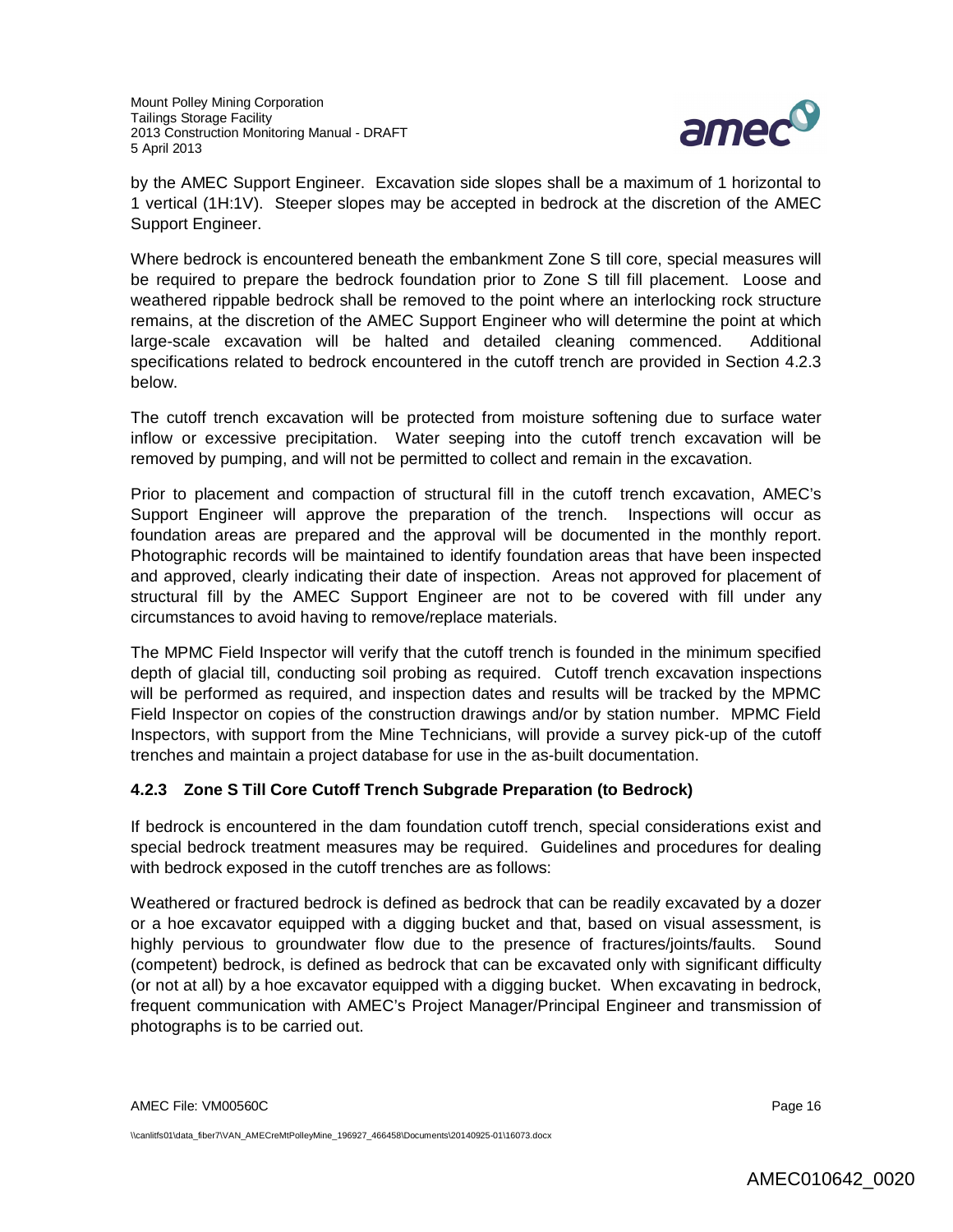

If shear/fault zones are encountered within the bedrock exposed in the core to abutment contacts, the following information should be collected and passed on to AMEC's Project Manager/Principal Engineer:

- *Photographs of the shear zone* from a variety of vantage points (both close-ups and photos giving an overall perspective);
- *Orientation* (strike & dip) of the feature and its orientation relative to that of the core zone (i.e. does it provide a potential upstream-downstream seepage pathway?);
- *Thickness and continuity*; and
- *Infilling material* (i.e. clayey gouge, granular material) The infilling material should be sampled and sent to the AMEC Prince George soils laboratory for grain size and Atterberg limits testing.

AMEC's Project Manager/Principal Engineer, upon analysis of the information provided, will determine what (if any) special treatment is required for the shear/fault zone. Such treatment may include hand excavation of a few centimeters into the shear zone, followed by placement of bentonite powder in advance of till placement.

Once sound bedrock is encountered, the surface should be cleaned of loose materials using an excavator equipped with a narrow cleaning bucket, followed by pressure washing using either air or water. Where the slope of the cleaned and approved sound bedrock surface, along the axis of the dam (i.e. up the abutment), is flatter than 1H:1V, then Zone S structural fill placement may proceed. Good compaction of the Zone S fill against the bedrock surface is required. If the undulations in the bedrock surface along the bottom of the trench are such that this cannot be achieved using dozers and the compactor, then such undulations (i.e. rock protrusions) should be removed. If removal is not possible, then compaction of thin till lifts with a walk-behind or plate-tamping compactor, or tamping with an excavator bucket, will be required to fill in the undulations. Once this is done, then normal spreading and compaction procedures can be undertaken.

Where the slope of the sound bedrock surface is steeper (overall) than 1H:1V, but flatter than 0.5H:1V, then the AMEC Project Manager/Principal Engineer should be consulted for a decision as to the need for any further treatment measures. Photographs illustrating the bedrock surface should be sent to the AMEC Project Manager/Principal Engineer. If the roughness of the rock surface is such that it is judged that effective compaction of till fill against the bedrock on the base of the trench cannot be achieved, then additional (small scale) bedrock excavation (removal of protrusions) should be attempted to attain a surface against which it is judged till fill can be effectively compacted. If the execution of this measure is unsuccessful, then one of the following additional measures will be required: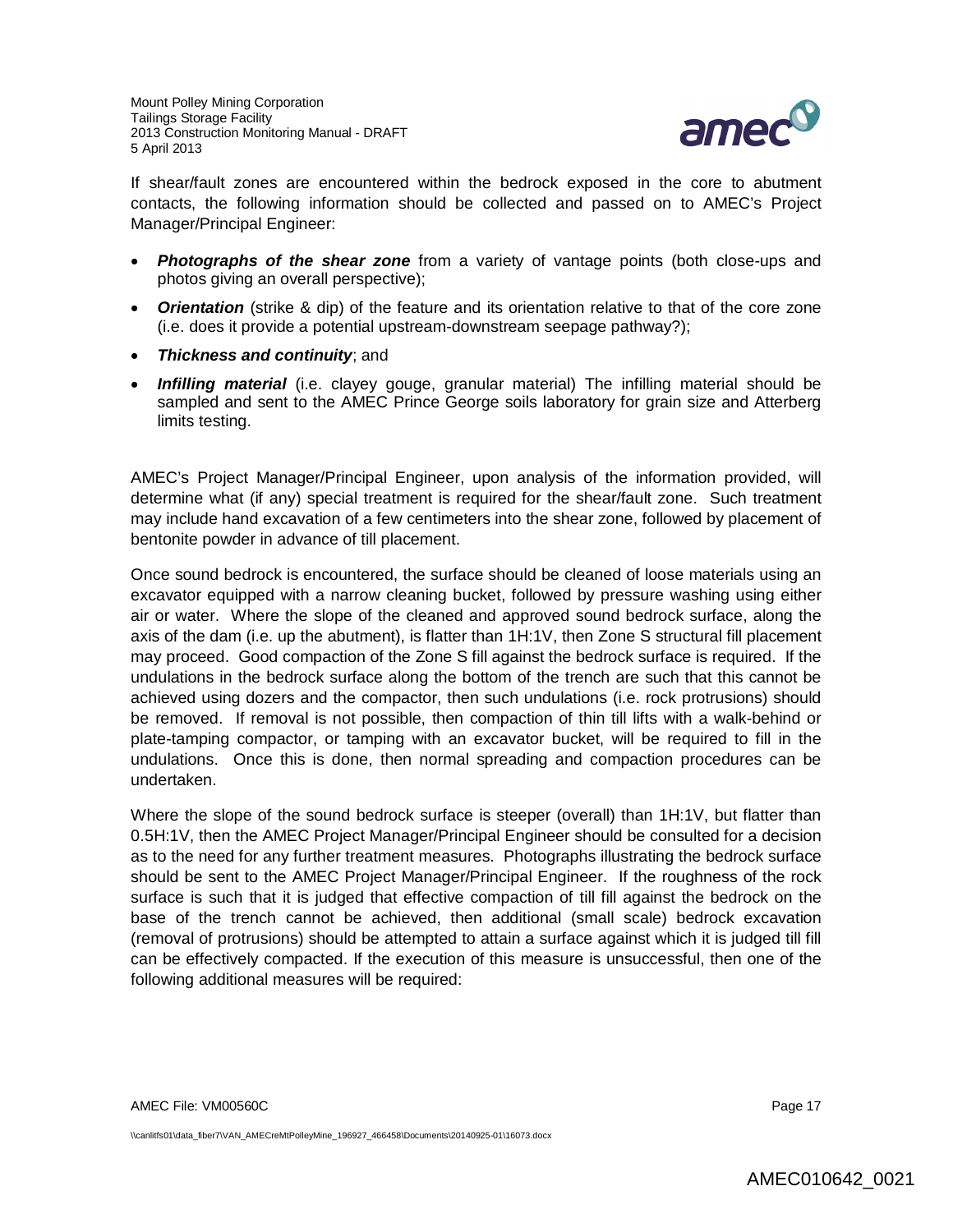

- (a) Additional (large scale) bedrock excavation should be undertaken to achieve a maximum 1H:1V overall slope for the bedrock surface. This can be achieved by mechanical means (dozers, excavators), or by small scale, controlled drilling and blasting.
- (b) Dental concrete or shotcrete application will be required to fill in the undulations in the bedrock surface, and yield a maximum slope of 0.5H:1V, against which till fill can be effectively compacted.

Where the bedrock surface is steeper than 0.5H:1V, the same two measures outlined above will apply.

Where dental concrete is required against steep bedrock faces, it will likely be necessary to use formwork. Dental concrete, if used, will conform to the following specifications:

- 28 day strength minimum 25 MPa (if flyash included in mix), otherwise minimum 30 MPa.
- Water to cement ratio: 0.45:1 by mass.
- Air entrainment: to provide for 5% to 7% air entrainment.
- Cement to flyash ratio (if flyash used): 4:1 by mass, which would allow overall water:cement:flyash ratio of 0.45:0.8:0.2.

The dental concrete need not be of high strength. It does, however, need to be sufficiently fluid that it will fill in irregularities in the bedrock surface to a reasonable extent. Addition of flyash to the mix would achieve that objective, as well as reducing cement costs.

Should shotcrete be selected, MPMC will prepare a mix design for review and approval by AMEC.

Prior to placement and compaction of structural fill in the cutoff trench excavation, AMEC's Support Engineer will approve the preparation of the trench. Inspections will occur as foundation areas are prepared and the approval will be documented in the monthly report. Photographic records will be maintained to identify foundation areas that have been inspected and approved, clearly indicating their date of inspection. Areas not approved for placement of structural fill by the AMEC Support Engineer are not to be covered with fill under any circumstances to avoid having to remove/replace materials.

The MPMC Field Inspector will verify that the cutoff trench is founded on sound bedrock. Cutoff trench excavation inspections will be performed as required, and inspection dates and results will be tracked by the MPMC Field Inspector on copies of the construction drawings or by station number. MPMC Field Inspectors, with support from the Mine Technicians, will provide a survey pick-up of the cutoff trenches and maintain a project database for use in the as-built documentation.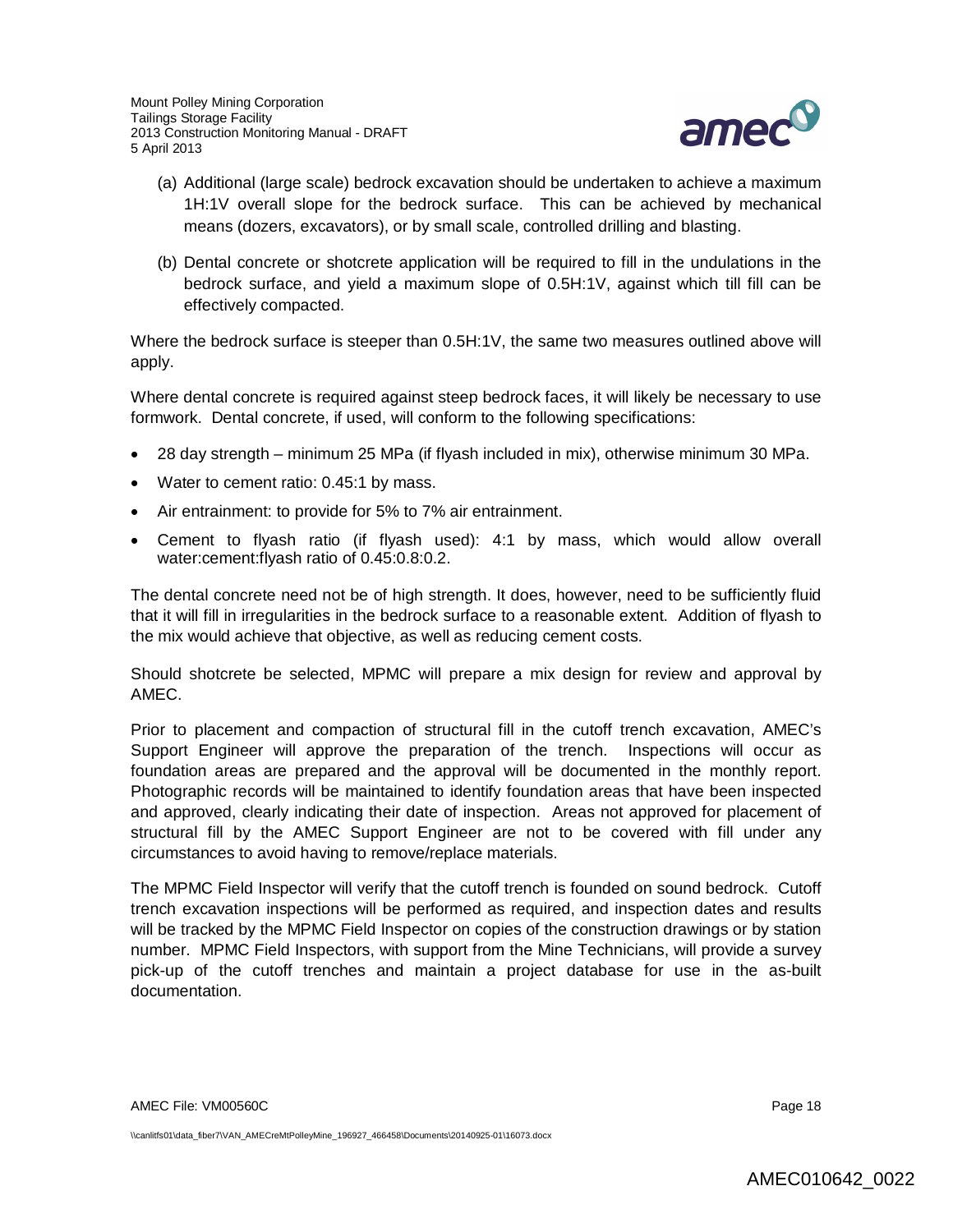

#### **4.2.4 Zone S Till Core Subgrade Preparation outside of Cutoff Trench**

General subgrade preparation for the abutment areas outside of cutoff trench extensions shall be in accordance with Section 4.2.1. Outside of the cutoff trenches, the Zone S till core fills will traverse areas where subsoil generally comprises glacial till overlying bedrock. Following stripping of loose/organic soils, the AMEC Support Engineer will determine whether or not the subsoils for the portion of the core upstream of the cutoff trench are deemed to be pervious, directing additional excavation to remove such soils to reach less pervious soils if required.

Where bedrock is encountered beneath the Zone S till core, outside the limits of the cutoff trench, loose and weathered rippable bedrock shall be removed, as directed by the AMEC Support Engineer, who will determine the point at which large-scale excavation can be halted.

Detailed cleaning of the bedrock foundation will not be required unless specifically requested by the AMEC Support Engineer in localized areas where significant shear/fracture zones are indicated.

#### **4.3 Placement, Compaction and Testing of Granular Fill Materials**

The following subsections provide a description of the placement, compaction and testing requirements for each of the granular fill material zones. A detailed summary is also provided in Drawing 2013.08.

Requirements for placement of material within the embankment foundation drainage ditch and drainage blanket areas (Zone F) are outlined in Section 4.3.2.

### **4.3.1 Zone S (Core) – Glacial Till**

The glacial till borrow materials approved for construction are to be well graded, organic-free, mineral soils, having moisture contents near their optimum for compaction. The optimum moisture content range of the borrow soils is to be determined by Standard Proctor moisturedensity relationship testing. A general guideline for allowable moisture contents for the Zone S structural fill is  $\pm 1\%$  of the optimum moisture content as determined by the Standard Proctor test.

The proposed till borrow soils are to be visually inspected for consistency on a daily basis by MPMC Field Inspectors. Any material not meeting specification shall not be placed within the embankment. The till borrow pit is to be sampled bi-weekly or every 10,000  $m^3$  removed, whichever is less, and shipped to the AMEC Prince George Laboratory for testing. Samples are to be collected and shipped according to ASTM standard: Standard Practices for Preserving and Transporting Soil Samples (D4220-07); and shall consist of two (2) three-quarter (3/4) full 5-gallon buckets, void of any oversized rocks (>75 mm in diameter). If the representative sample contains oversized rocks, they are to be collected, weighed, and noted as being removed from the collected sample.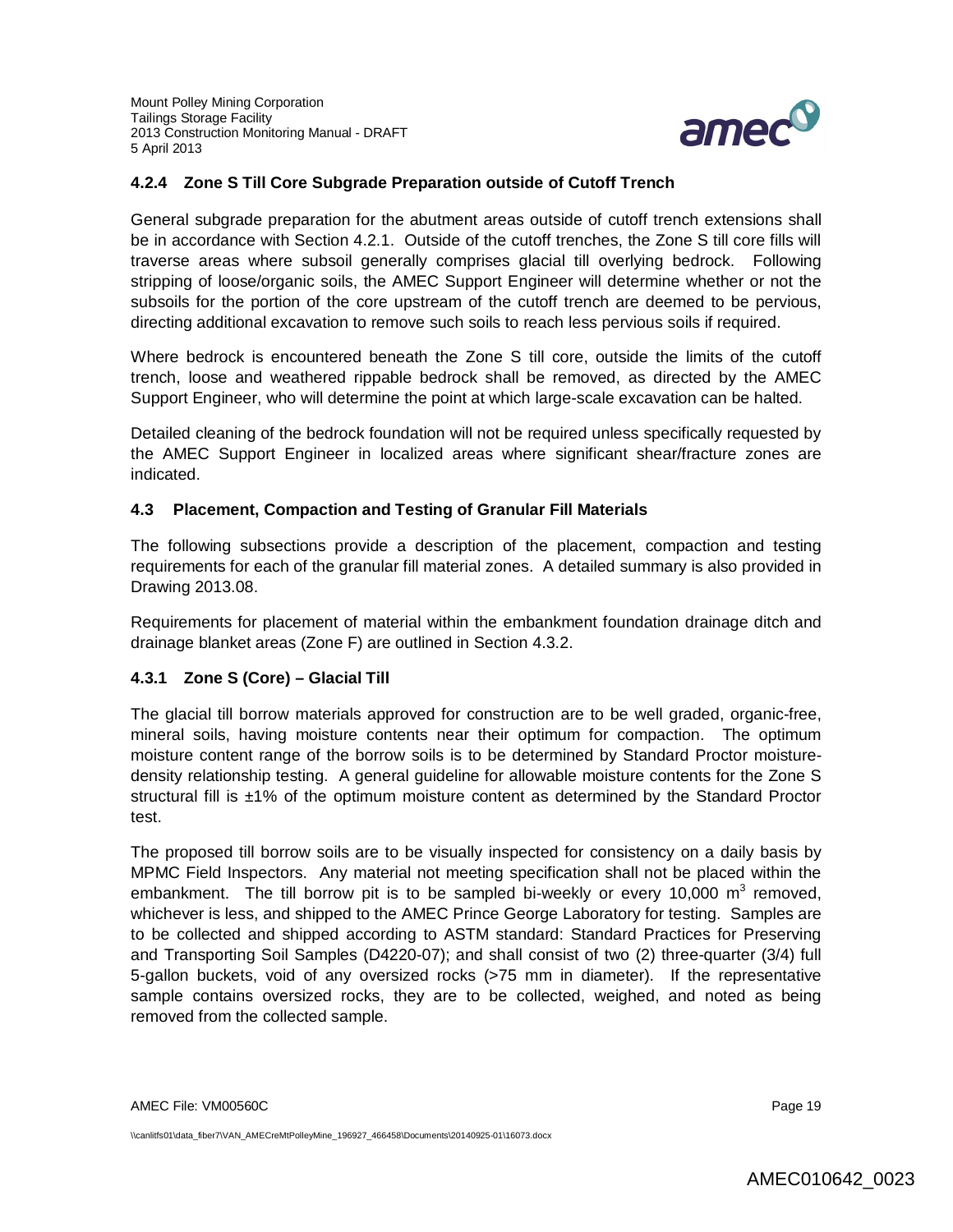

Prior to placement of glacial till, the previous lift or prepared abutment is to be scarified. Scarification should only be carried out for the areas that will be immediately covered (during the work day). Moisture conditioning may be required between successive lifts in the event of significant drying to achieve adequate bonding between lifts.

A sample of as-placed glacial till is to be collected from the embankment bi-weekly (offset from the borrow pit sample) or every 6,500 linear meters, whichever is less, and shipped to the AMEC Prince George Laboratory for laboratory testing. The samples are to be collected and shipped as described above.

The approved glacial till is to be spread in loose 0.3 m thick lifts and compacted by uniform routing of haul trucks and spreading equipment as well as by a 10-ton vibratory smooth drum compactor. A minimum of 95% compaction of the Standard Proctor maximum dry density is to be achieved.

It is of utmost importance that the width of the compacted Zone S core be constructed to a minimum of 5.0 m. In order to achieve the 5.0 m width, each till lift (prior to compaction) must extend a minimum of 10 cm beyond the till core upstream and downstream limits. A survey of the till core upstream and downstream limits shall be completed prior to Zone F filter trench excavation, to verify the 5.0 m compacted till core width has been achieved. Any deviation from the minimum 5.0 m width should be immediately reported to the MPMC Project Manager and the AMEC Support Engineer.

Placed and compacted glacial till is to be tested for compaction at least once (1) per 100 linear meters per lift to confirm that specified compaction of 95% has been achieved. Compaction testing will be carried out with a nuclear densometer (ND). The compaction testing should be conducted in accordance with ASTM standards D6938-10. The compaction test locations are to be surveyed and identified by three dimensions (elevation, northing and easting), and submitted to AMEC Support Engineer on a daily basis.

In addition to the density tests, a confirmatory in-situ moisture content sample is to be collected once (1) per 1,000 linear meters per lift or once (1) per day per lift, whichever is less. The moisture content testing should be conducted in accordance with ASTM standards: Water (Moisture) Content of Soil and Rock (D2216-10) and Correction of Unit Weight and Water Content for Soils Containing Oversize Particles (D4718-07). The confirmatory moisture test will identify the accuracy of ND density testing. If there is a greater than 10% difference between the ND and laboratory sample, a secondary test is to be conducted, and if the issue persists AMEC's Support Engineer is to be informed immediately.

Upon receiving collected samples, AMEC's Prince George Laboratory will perform the following tests utilizing ASTM standards: Particle Size Analysis of Soils (D422-07) and (D6913-09), Laboratory Compaction Characteristics of Soil Using Standard Effort (D698-07), Liquid Limit, Plastic Limit, and Plasticity Index of Soils (D4318-10).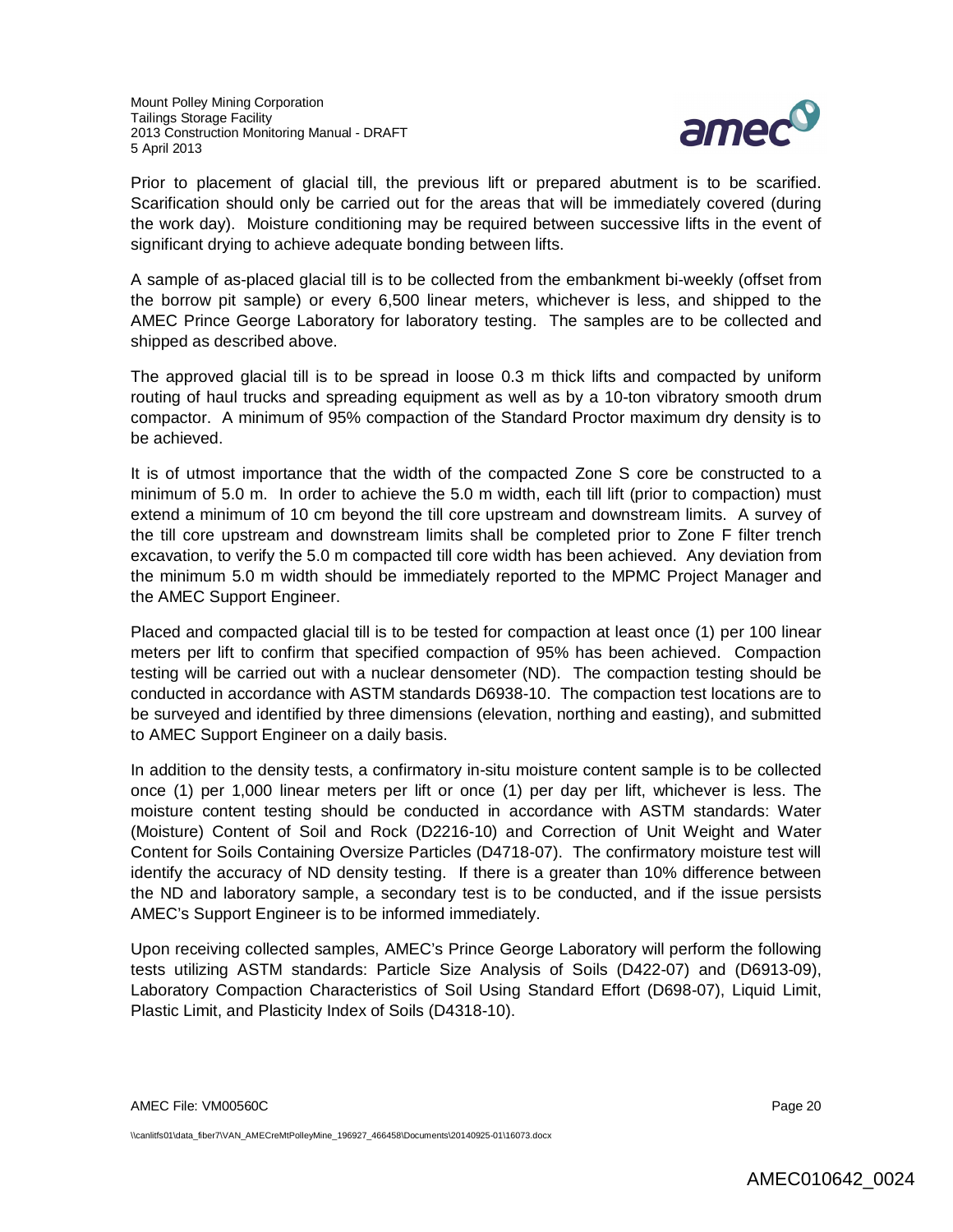

### **4.3.2 Zone F (Filter) – Sand and Gravel**

The filter material is to be well graded, sand and gravel. Routine testing of the crushed material is to be carried out prior to its transportation to the TSF. The test program will determine if the manufacturing process is consistent, and if the produced material is within the design specification. After transportation of the aggregate to the TSF, regular representative samples from the stockpiles are be collected. On-site testing of the collected samples will consist of a minimum of one (1) sample per 5,000  $m<sup>3</sup>$  per stockpile or as deemed to be representative of the stockpile. Off-site testing of the collected samples will consist of a minimum of one (1) sample per stockpile.

Zone F material is to be placed in a trench excavated at the downstream limit of the Zone S till core zone (2.5 m downstream of the till core centerline), extending through the over-built Zone T transition rockfill and into the underlying sand and gravel filter layer. A minimum trench width of 1.5 m is required at the base of the trench in order to fully expose the previous lift of filter and allow for an adequate amount of tie-in with the previous lift.

Experience gained from similar dam construction at other mine sites show that to minimize the width of the filter trench at the top and obtain the minimum 1.5 m width at the base, the optimum depth of the trench for each lift of Zone F filter material is a depth of 1.2 m, which in turn controls the lift thickness for the Zone T transition and Zone C material placed downstream of the Zone F. That lift thickness also enables identification of any oversize materials that can be removed from the Zone F/T interface and thus achieve the required filter compatibility at that interface.

Care will be taken during handling and placement of the material to minimize segregation and to avoid cross-contamination of the zones. If cross contamination of the zones occurs the contaminated material is to be removed. MPMC's Field Inspector is to visually inspect the asplaced Zone F material to ensure that the material is well graded and is placed to the specified widths.

There is no requirement for compaction of the Zone F material within the filter trench.

For placement within the Perimeter and South Embankment drainage ditches and drainage blankets, placement of Zone F will be spread in loose lifts of 0.3 m thickness. Zone F placed as a drainage blanket will be compacted flat by a 10-ton vibratory smooth drum compactor.

On-site testing of Zone F during placement will include visual determination of upper and lower bound grain sizes, suitability of rock hardness, and sieve analysis (C117-04/C136-06) once (1) per placement event or once (1) per 2,500 linear meter of placed material. Off-site testing of this material during placement will consist of sieve analysis (C117-04/C136-06) once (1) per 5,000 linear meters of placed material.

Samples are to be collected and shipped according to ASTM standard D4220-07; each sample consisting of one (1) three-quarter (3/4) full 5-gallon buckets, void of any oversized rocks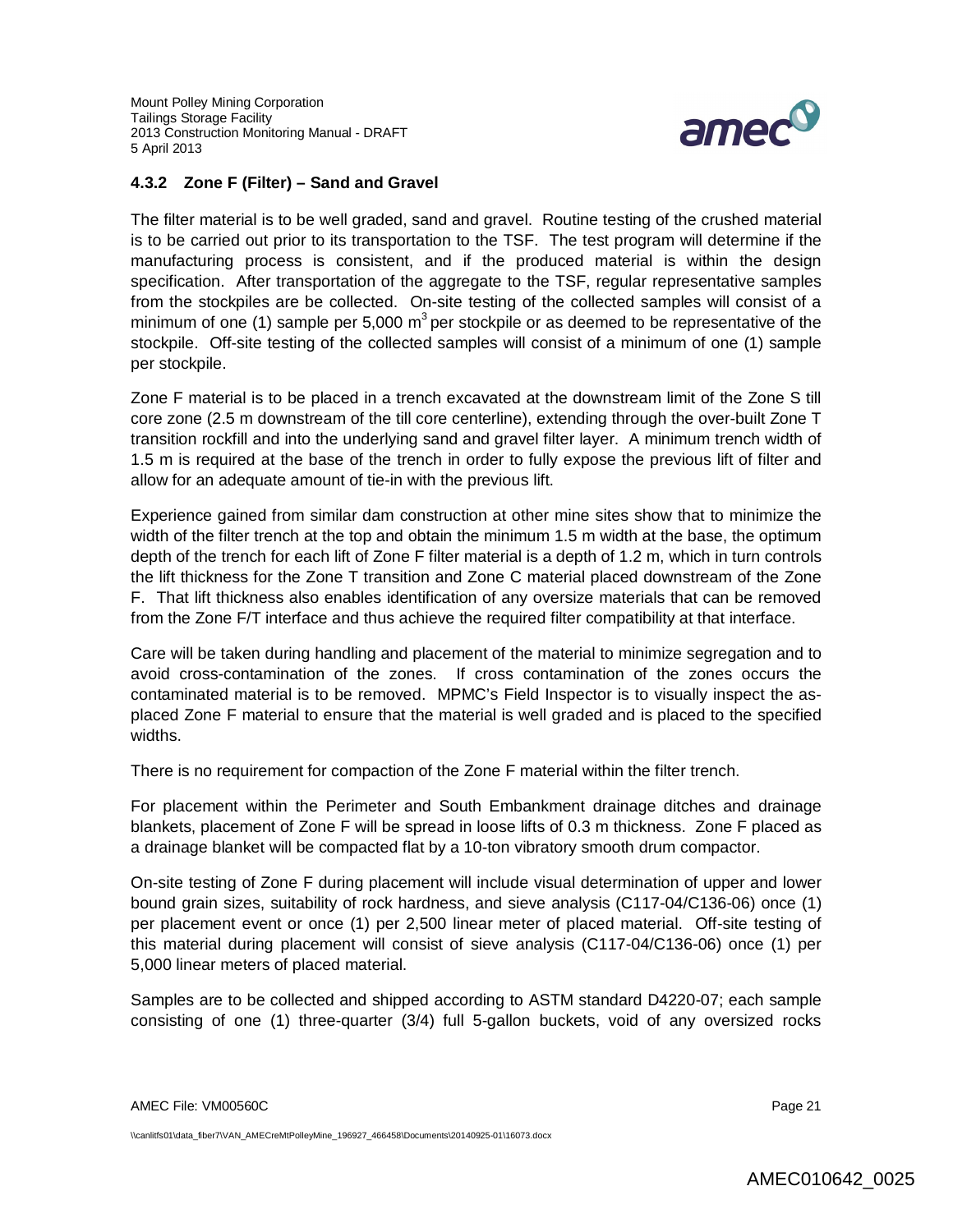

(<75 mm in diameter). If the representative sample is to contain oversized rocks, they are to be collected, weighed, and noted as being removed from the collected sample.

### **4.3.3 Zone T (Transition) – Fine NAG Rock Transition**

Fine NAG rock transition material shall be confirmed to be non acid generating by MPMC prior to use as fill on the embankments. On site testing of this material includes visual determination of upper and lower bound grain sizes, suitability of rock hardness, and sieve analysis (C117- 04/C136-06) once (1) per 5,000 m<sup>3</sup>. Off site testing of this material, will consist of sieve analysis  $(C117-04/C136-06)$  once (1) per 10,000 m<sup>3</sup>. Special care shall be taken during sampling to ensure that representative samples are obtained. Photographs of this material when exposed in the excavated filter trenches are to be taken frequently, as the best means of assessing the ability of Zone T to serve as a filter for Zone F is through visual means. Samples are to be collected and shipped to the AMEC Prince George Laboratory according to ASTM D4220-07; each sample consist is to consist of three (3) three-quarter (3/4) full 5-gallon buckets.

The fine NAG rock transition zone serves as filter protection for the adjacent Zone F filter sand and gravel which in turn serves as filter protection for the Zone S core. The importance of conformance with gradation specifications for both of these filter zones cannot be overemphasized. Photographs of this material are to be taken frequently during placement.

Zone T material is to be placed in maximum lift thicknesses of 1.2 m. Care will be taken during handling and placement of the material to minimize segregation. Zone T lifts will be compacted by uniform routing of haul trucks and spreading equipment. Visual inspection after compaction will be carried out and approved by the MPMC Field Inspector.

### **4.3.4 Zone C (General Rockfill) – Coarse NAG Rock Shell**

Coarse NAG rockfill shall be confirmed to be non acid generating by MPMC prior to use as fill on the embankments. Routine visual inspections shall be completed in order to confirm the specified maximum particle size of 1.0 m.

The Zone C rockfill shell will be placed in maximum lift thicknesses of 1.2 m or less. Care should be taken when placing Zone C material adjacent to the Zone C/Zone T interface. The material is to be placed so as to minimize the possibility for openwork areas created by concentrations of larger size rocks. The lifts will be compacted by uniform routing of haul trucks and spreading equipment. Well graded NAG rockfill with a maximum particle size of 0.5 m will be placed adjacent the Zone T to reduce the potential for particle migration from the transition zone into large voids within the rockfill shell. Some degree of compaction of Zone C is required nearer Zone T, although excessive settlement of the rockfill could disrupt the continuity of the overlying transition and fine filter materials (Zones T and F respectively). If the Zone C material contains appreciable quantities of fines, and the compacted lift surfaces assume a 'pavement' type appearance that might impede vertical drainage, lift surfaces may require scarification prior to placement of a subsequent lift.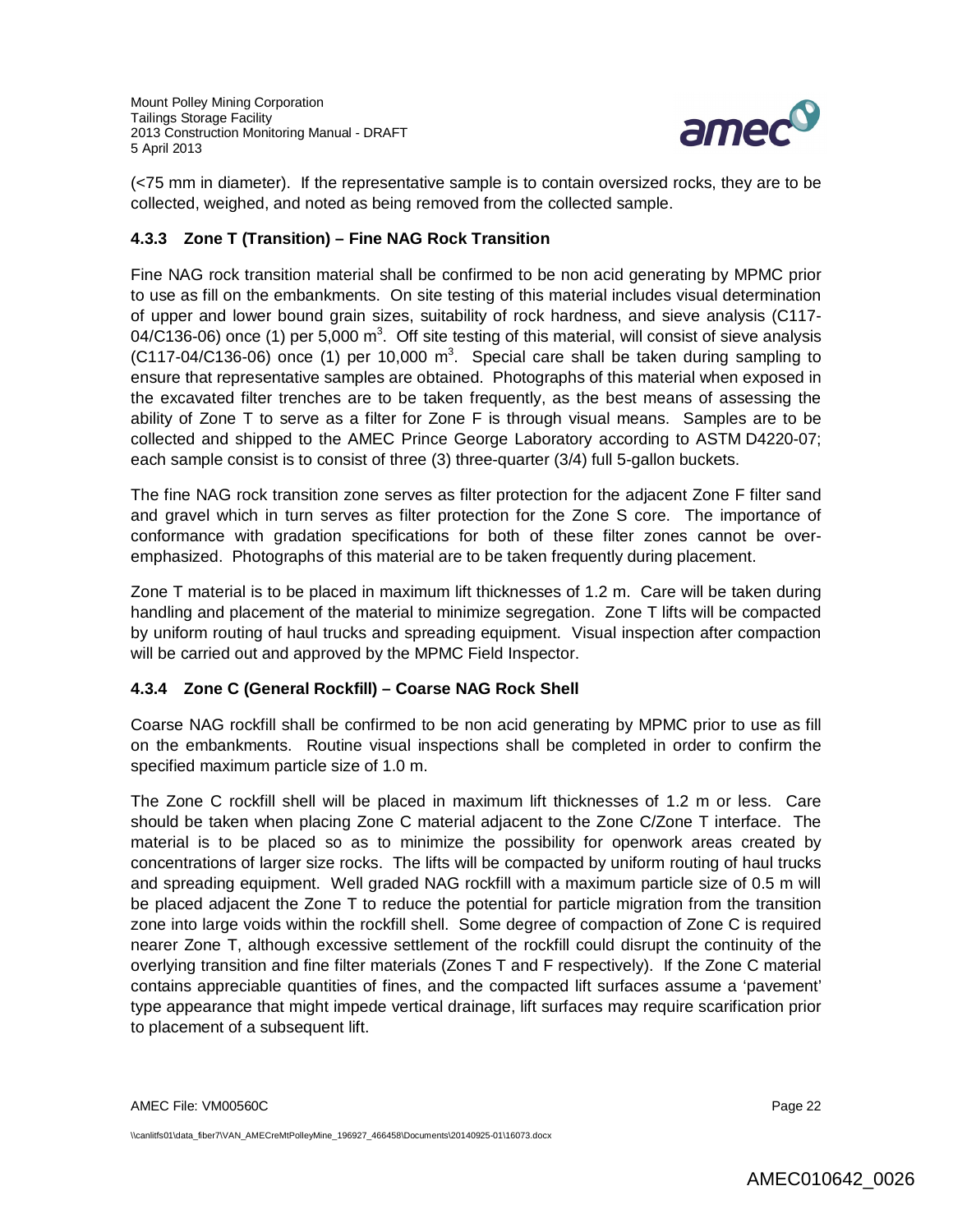

### **4.3.5 Zone U (Selected Upstream Fill) – Tailings/NAG**

Zone U fill will generally consist of end of pipe spigotted tailings, deposited in cells and reworked with a dozer. The cells are constructed by confining the discharged tailings with berms along four sides, creating a "cell". The confining berms are designed with a discharge structure running perpendicular through the upstream berm at the end of the cell to allow for the water and finer materials to drain into the TSF. The coarse tailings sand that settles out into the cells is to be reworked with the help of a dozer to achieve proper distribution within the cells, provide compaction and to expedite the excess water drainage. This construction method has been used and proven effective by MPMC in previous TSF embankment raises.

In areas of the embankment (along the Main Embankment) where there is not sufficient tailings line pressure to deposit tailings using the cell method, NAG run-of-mine waste rock will be used. Care will be taken during construction of the downstream berm (Zone U/Zone S interface) to ensure the NAG rock is well graded and free of boulders larger than 0.5 m in diameter.

#### **4.4 Criteria for Suspension of Work**

Construction work on the embankment may be temporarily suspended at any time, at the direction of the AMEC Support Engineer and/or MPMC Project Manager. Work suspension is based on the following criteria:

#### **Saturated Till Borrow**

The till borrow material is highly sensitive to moisture in terms of its compaction characteristics and workability. Consequently, during periods of wet weather, construction of the core zone will be suspended. Adequate slopes will be maintained on till fill surfaces, and they will be sealed with a smooth drum vibratory roller to promote surface water runoff and prevent excessive softening of compacted fill. Moisture-softened lifts must be removed or scarified, dried to acceptable moisture content and re-compacted.

#### **Instrumentation Triggers**

For construction above El. 965 m, embankment construction will be suspended if the inclinometers or piezometers fall under the yellow or red condition as described in Table 4.1, and/or if embankment foundation piezometer data indicates a significant increasing trend.

| <b>Condition</b> | Inclinometer Movement Rate |             | <b>Main Embankment Foundation Piezometer</b> |                           |
|------------------|----------------------------|-------------|----------------------------------------------|---------------------------|
|                  | (mm/dav)                   | (bi-weekly) | Elevation (m)                                | Above original ground (m) |
| <b>RED</b>       | $> 1$ mm/day               | $>14$ mm    | $>933$ m                                     | $>21$ m                   |

### *Table 4.1: Instrumentation Trigger Levels*

AMEC File: VM00560C Page 23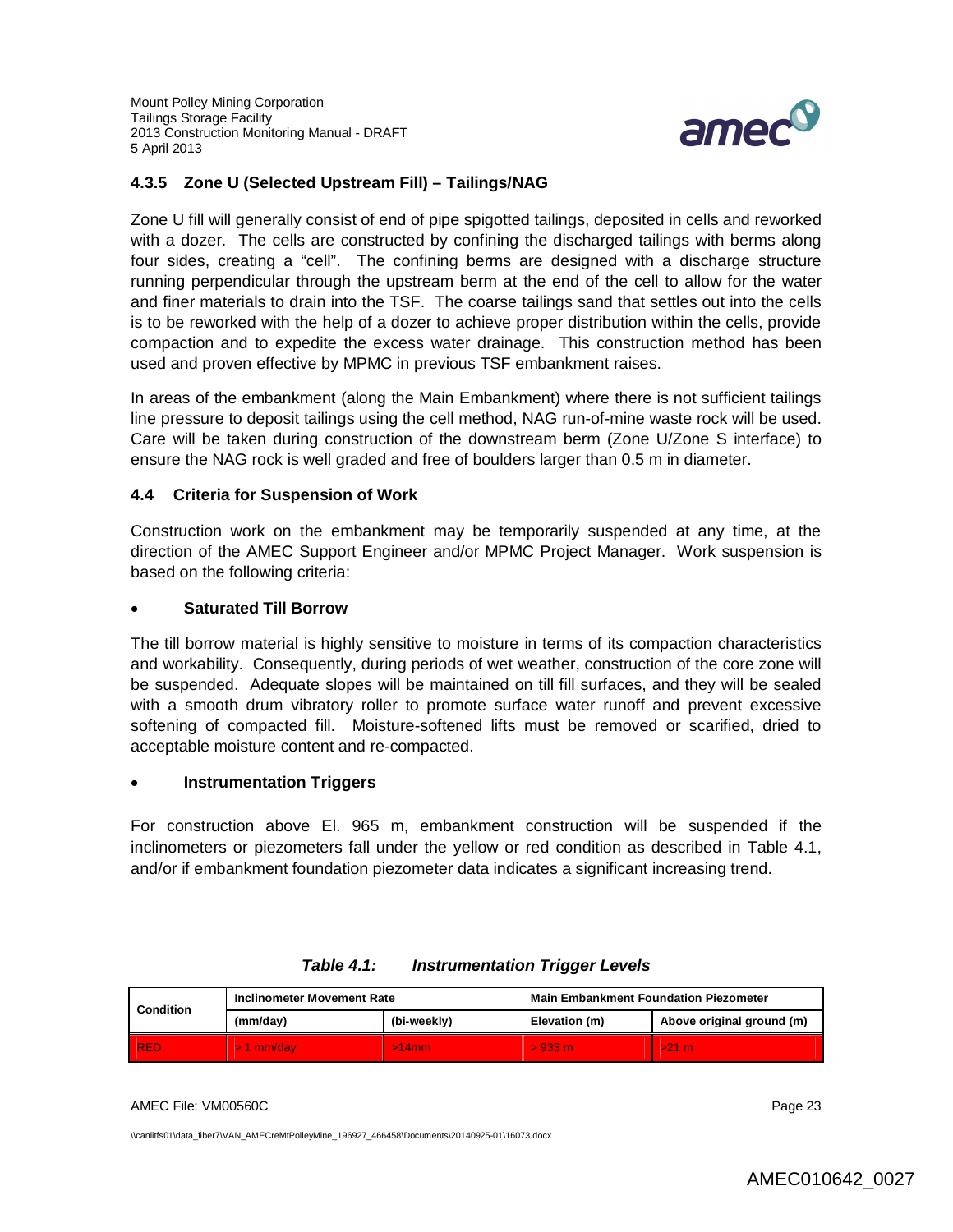

| YELLOW  | 0.5 mm/day to 1.0 mm/day $\mid$ 7 mm to 14 mm |    | $916$ m to 933 m | $4 \text{ m}$ to 21 m |
|---------|-----------------------------------------------|----|------------------|-----------------------|
| l GREEN | 0.5 mm/dav                                    | mm | 916 m            | < 4 m                 |

### **Freezing Temperatures**

Embankment construction work will be halted for the season when freezing weather temperatures prevent acceptable fill placement and compaction.

AMEC File: VM00560C Page 24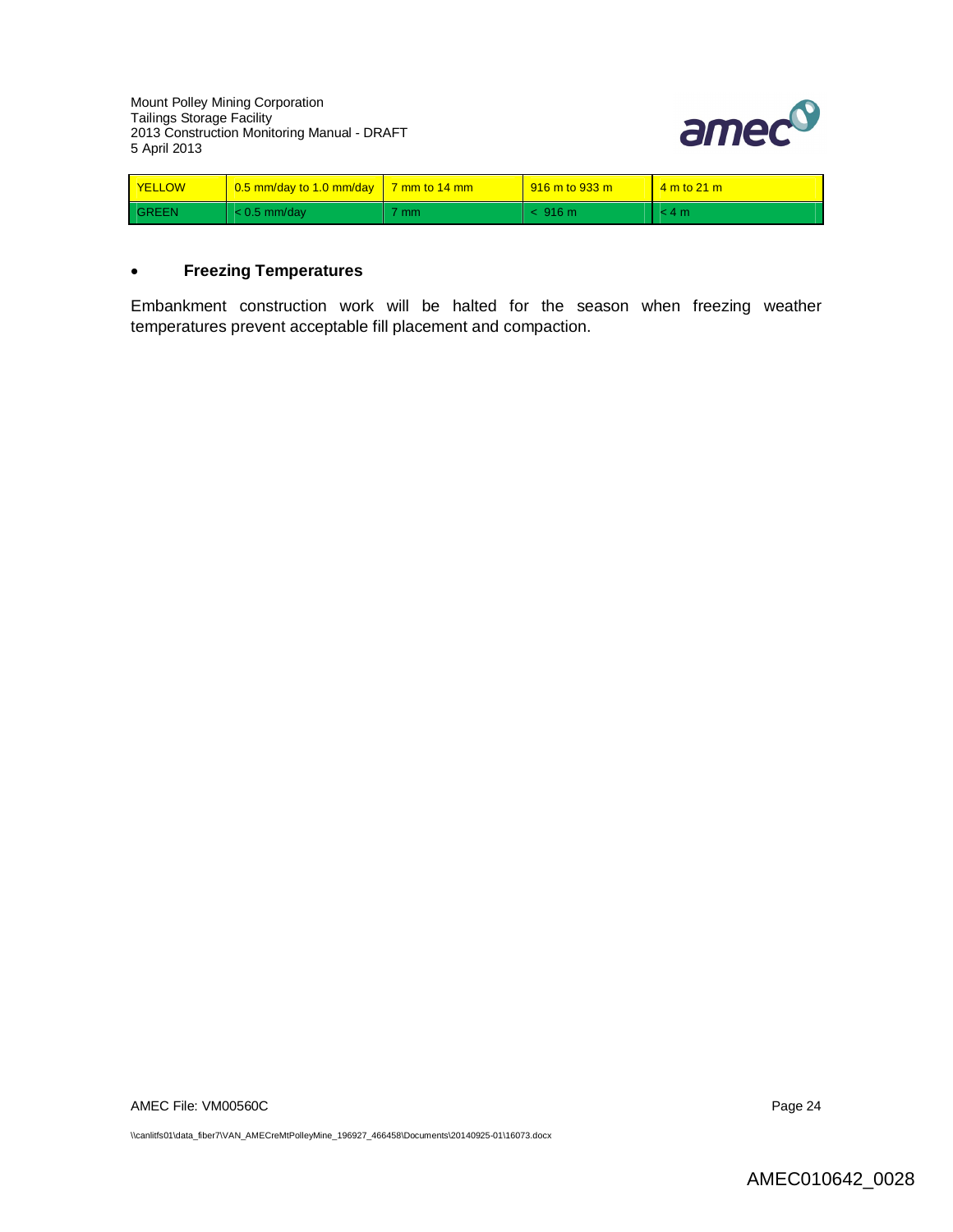

#### **5.0 TESTING AND SAMPLING PROCEDURES**

#### **5.1 General**

Testing of embankment fill materials shall be completed as outlined above and in Drawing 2013.08.

Additional testing may be completed upon recommendations by the AMEC Support Engineer. Determinations of specific gravity (ASTM D854-10) for the approved glacial till and borrow soils may be required if significant material changes are observed. These tests will be conducted at the AMEC Prince George laboratory, following the sample collection procedures in Section 5.2. Typically, two or three specific gravity determinations are required for each soil type.

#### **5.2 Sample Collection Procedures**

Samples are to be transported to the AMEC Prince George laboratory for field laboratory verification testing will be sealed to minimize soil moisture losses, and shipped in an expedient manner. The shipping address is as follows:

> Attn: Dmitri Ostritchenko (Mt. Polley) AMEC Environment and Infrastructure 3456 Opie Crescent Prince George, BC V2N 2P9

The MPMC Field Inspector shall include transmittals with the samples outlining the tests to be carried out for each respective sample. These transmittals are to be emailed to AMEC's Support Engineer in advance of the shipment and are to be included in the daily construction report. The AMEC Prince George laboratory will check that the label information attached to each sample is incorporated onto the corresponding test sheets, and that copies of the test sheets and results are forwarded to AMEC's Support Engineer as the tests are completed. AMEC's Support Engineer will review the test results and submit them in the monthly report, or sooner if immediate actions are needed.

Samples collected by the Field Inspectors for the scheduled tests during the 2013 construction will be identified by a detailed labelling scheme. For example: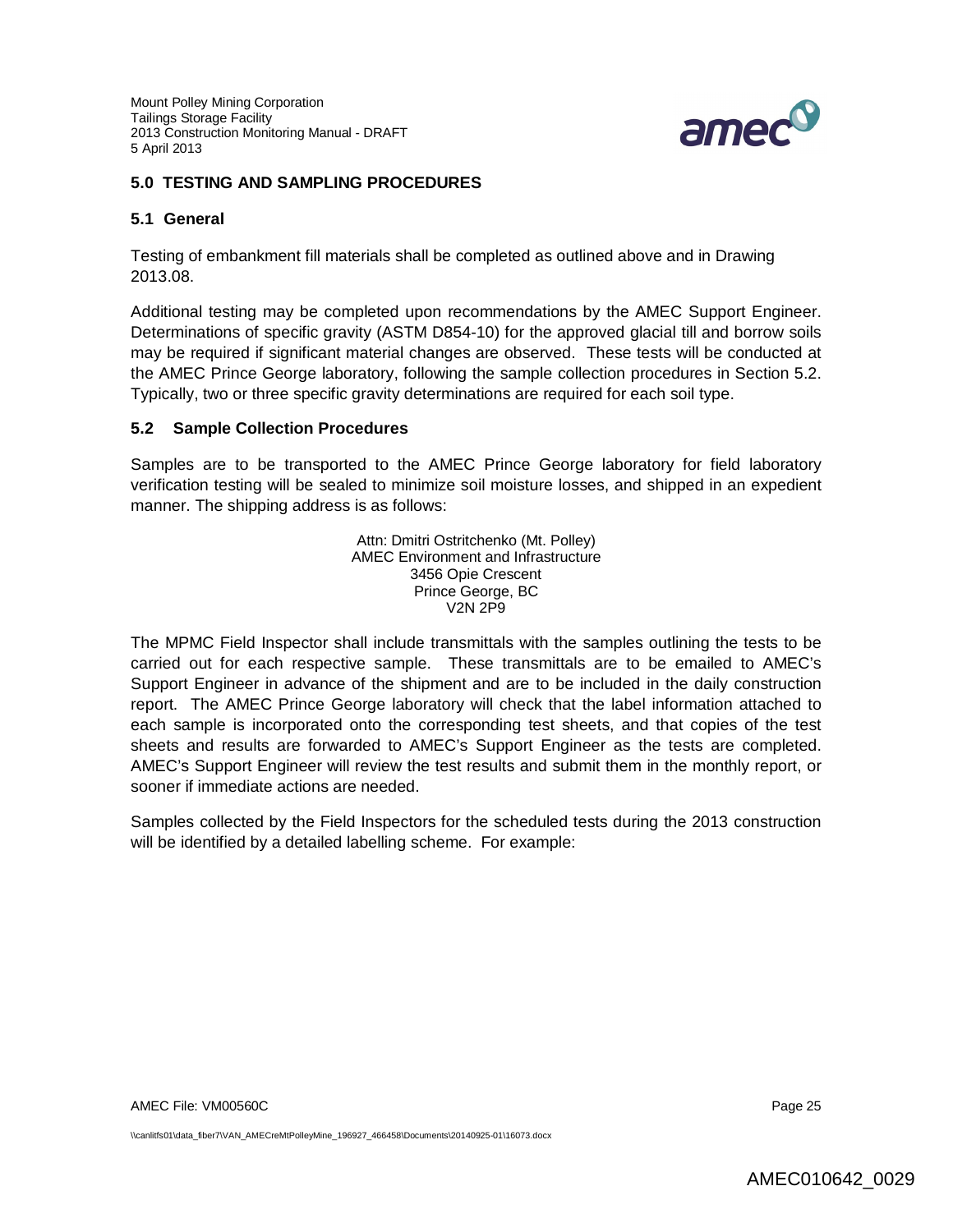

| <b>SAMPLE LABEL</b> |                                             |
|---------------------|---------------------------------------------|
| Project name:       | Mt. Polley Mine Project                     |
| Construction:       | Stage 9 Raise - 2013                        |
| Material:           | Glacial Till (Zone S)                       |
| Source:             | Main Embankment                             |
| Location:           | Elev. 965.0, 1.0 m d/s of CL, station 21+00 |
| Date:               | June 20, 2013                               |
| Sample Number:      | ZS1-Jun6,2013                               |
| Sample Destination: | <b>AMEC Prince George Laboratory</b>        |
| Test Type(s):       | <b>Standard Proctor, Gradation</b>          |

Sample locations, material descriptions, and other relevant notes will be recorded by the MPMC Field Inspectors. The sample label information, accompanying field notes, and test results will be included in the construction reports as part of the permanent record of the 2013 construction program.

Samples will be collected and preserved in a manner consistent with their scheduled tests, such as the placing and sealing of samples for natural moisture content determinations in plastic bags.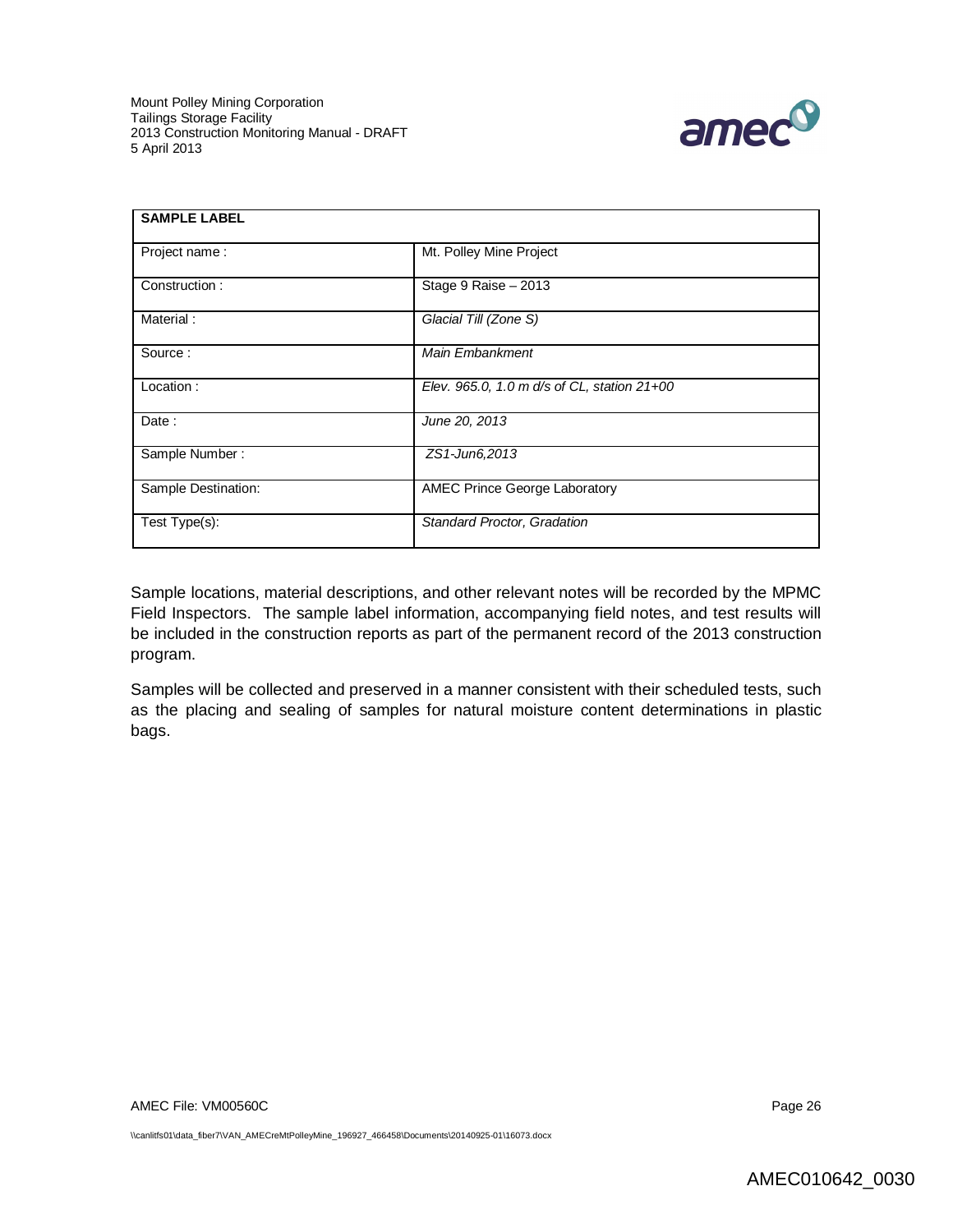

#### **6.0 REPORTING**

#### **6.1 Construction Documentation**

MPMC's Field Inspectors will document the 2013 embankment construction activities by means of daily construction reports, field and laboratory test sheets, survey reports, photographs and notes from relevant on-site meetings and discussions. Other documents, such as borrow area excavation diagrams or dam construction progress maps, may also be included within the construction documents. A photographic record will be maintained and illustrated with select photographs captioned, dated, and included in daily construction reports as well as the as-built report.

#### **6.2 Daily Construction Reports**

MPMC Field Inspectors will be responsible for submitting a daily construction report. A sample of a daily construction report is attached in Appendix B. The information to be provided in these reports includes but is not limited to the following:

- *Construction Activities* Foundation preparation, preparation activities prior to fill placement, material placement (location, method, equipment) and compaction efforts;
- *Material Laboratory Testing* Sample collection (date, material, location), testing required;
- *Compaction Testing* Method of test, location (offset, Northing, Easting, elevation), comparative laboratory moisture content sampled (location, elevation);
- *Instrumentation Readings* Piezometer or Inclinometer data collection;
- *Non-compliance Issues* and *Mitigating Actions* to be taken; and
- *Daily Activities Photographs* Photographs depicting various activities performed in relation to TSF embankment construction. A minimum of six (6) high quality photographs are generally appropriate per daily report.

Daily reports are to be signed and submitted via email by 10:00 am of the following day to AMEC's Support Engineer and MPMC's Project Manager for review.

#### **6.3 Monthly Progress Reports**

Monthly progress reports will be prepared by the AMEC Support Engineer for those periods when active construction is ongoing. The report will summarize the monthly construction activities, material testing results, instrumentation readings and compliance with the design specifications. These reports will be issued to the MPMC Project Manager, AMEC's Project Manager and AMEC's Principal Engineer.

In addition to the monthly reports, a formal monthly meeting during active construction is to be conducted between the AMEC Support Engineer, MPMC Project Manager and MPMC Field Inspector\Mine Technicians. The purpose of this meeting is to address any concerns, and determine if the specifications and standards for construction and testing are followed.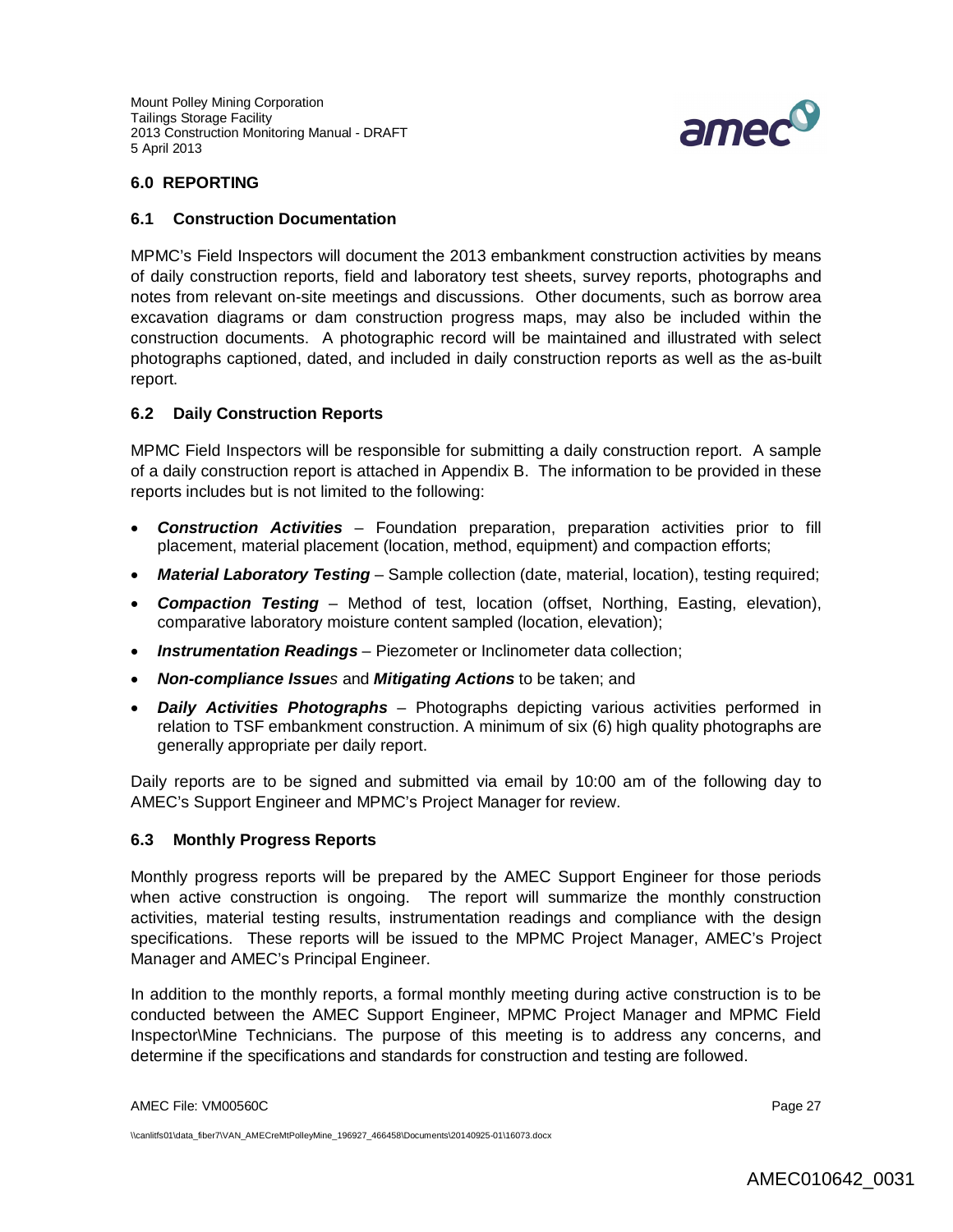

#### **6.4 As-Built Report/Annual Review**

AMEC will prepare a report summarizing the construction methodology followed and documenting the as-built conditions for the 2013 construction season. This as-built report will be combined with the 2013 annual review report. The report will be confirmation that the embankment was raised in conformance with design intent, and will serve as a guide for construction of TSF embankment in subsequent years.

The as-built report will also outline any modifications made in the field to the initial methods of foundation preparation, borrow soils excavation, hauling, placement, compaction or other relevant work. Documentation of any such refinements made during construction will be of benefit for subsequent embankment raises. The as-built report will also include recommendations pertinent to the construction and QA/QC monitoring of future construction.

MPMC will mark-up the construction drawings based on as-built surveys of the raised dam. These marked-up drawings will be used by AMEC to produce CADD as-built drawings for the report.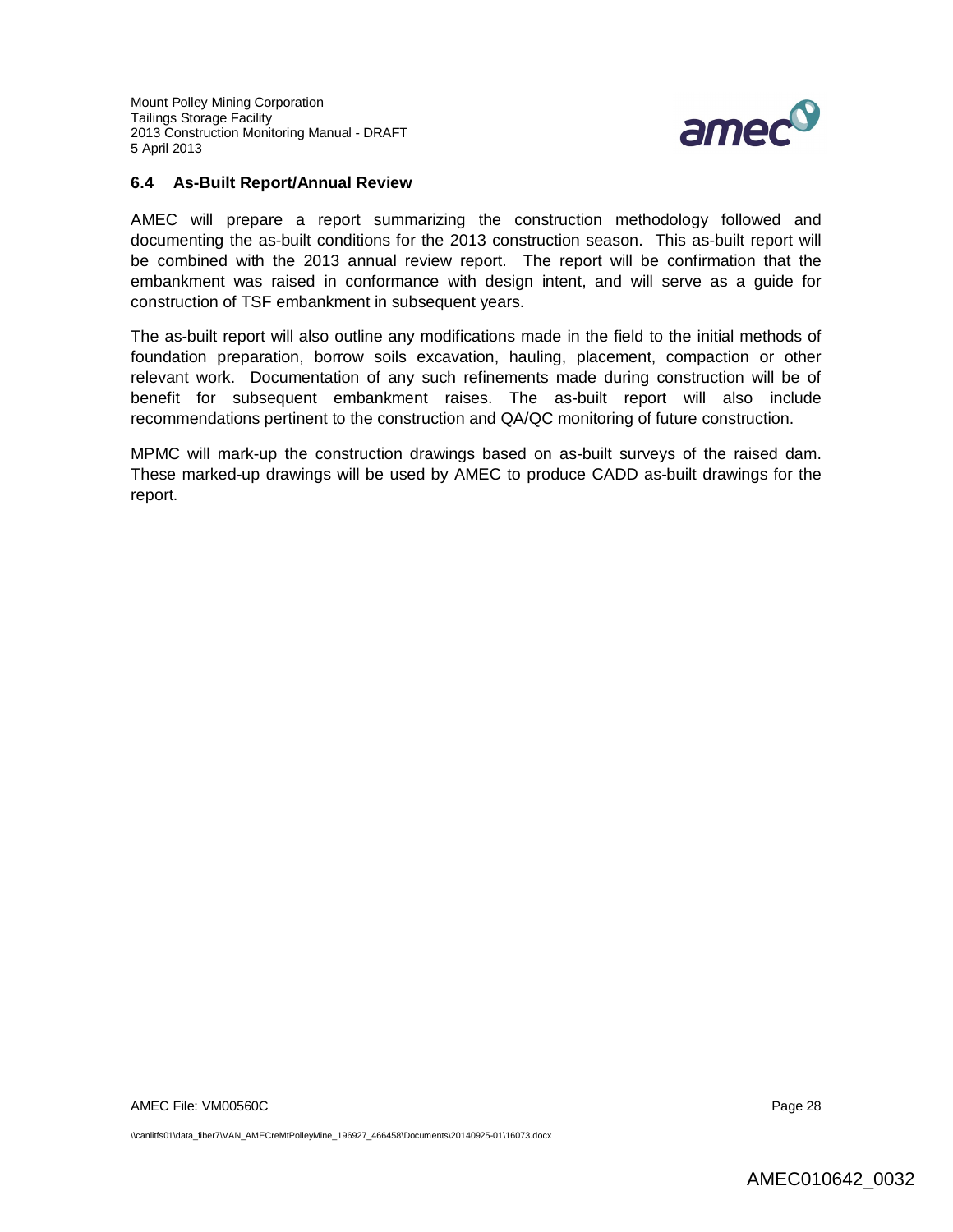

### **7.0 INSTRUMENTATION & MONITORING**

### **7.1 General**

Instrumentation in the TSF consists of slope inclinometers (SI) and vibrating wire piezometers (VW). During 2012, two (2) SI's were installed within the TSF (SI13-01 and SI13-02). One (1) SI was installed to replace an existing defective instrument and the other, to enable monitoring in an additional location along the Perimeter Embankment. Currently, there is no additional instrumentation installation planned for 2013.

The locations of the instruments are illustrated in plan view on Drawing 2013.09.

### **7.2 Vibrating Wire Piezometers**

A total of eighty (80) functioning VW's have been installed along the embankment. The VW's monitor pore pressures in the embankment fill and within the embankment foundation. The data collected provides the pore pressure parameters that are used for limit equilibrium stability analyses. This information will continue to be required for monitoring the short and long term performance of the structure and for design optimization of future raises.

During active construction, piezometers are to be read, recorded, and submitted to the AMEC Support Engineer bi-weekly. The MPMC Field Inspector shall carry out these readings and indicate on data plots (making reference to the setting out line (S.O.L)) when construction activities have taken place within 100 m of the piezometers. This is required so that changes in piezometric pressures and measured displacements can be correlated with construction activities. During non-active construction, the data should be read, recorded, and submitted monthly. The AMEC Support Engineer shall be responsible for interpreting and analyzing data collected. Based on embankment performance, the reading frequency may be increased or decreased at the sole discretion of the AMEC Principal Engineer.

### **7.3 Inclinometers**

Overall, eight (8) inclinometers have been installed and are functioning in the TSF; six (6) along the Main Embankment and two (2) along the Perimeter Embankment. Slope inclinometers are installed to measure the displacement of the embankment.

During active construction, the slope inclinometers are to be read, downloaded and then submitted to the AMEC Support Engineer on a bi-weekly basis. During non-active construction the data should be read, downloaded and submitted on a monthly basis. The AMEC Support Engineer shall be responsible for interpreting and analyzing data collected. Based on embankment performance, the reading frequency may be increased or decreased at the sole discretion of the AMEC Senior Geotechnical Engineer.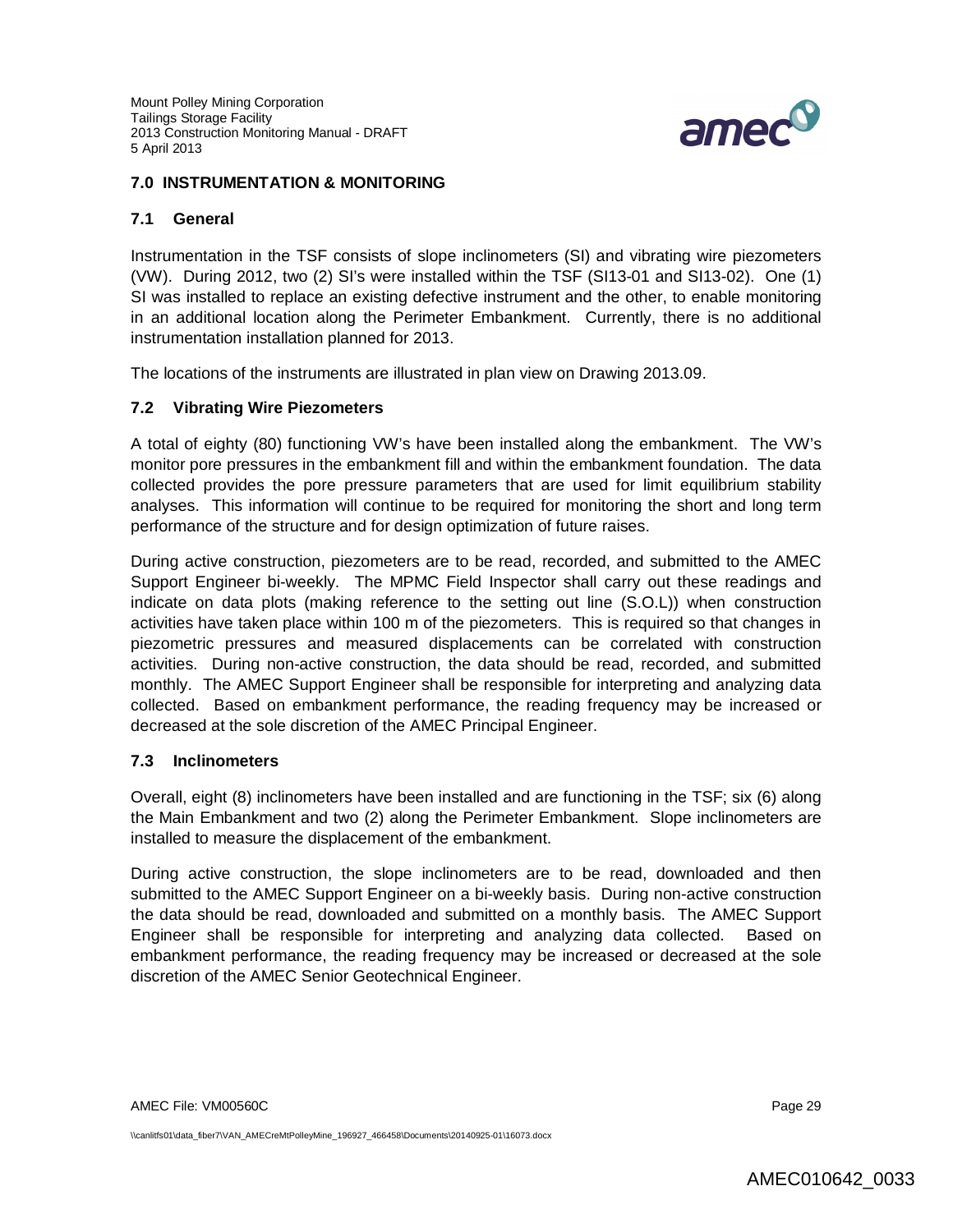

### **8.0 CLOSURE**

This report has been prepared for the exclusive use of MPMC for specific application to the area within this report. Any use which a third party makes of this report, or any reliance on, or decisions made based on it, are the responsibility of such third parties. AMEC accepts no responsibility for damages, if any, suffered by any third party as a result of decisions made or actions based on this report. It has been prepared in accordance with generally accepted engineering geology and geotechnical engineering practices. No other warranty, expressed or implied, is made.

If you have any questions about the content of this manual, please do not hesitate to call.

Respectfully submitted,

**AMEC Environment & Infrastructure, a Division of AMEC Americas Limited** Reviewed by:

Laura Wiebe, P.Eng. Project Manager

Steve Rice, P.Eng. Principal Engineer

AMEC File: VM00560C Page 30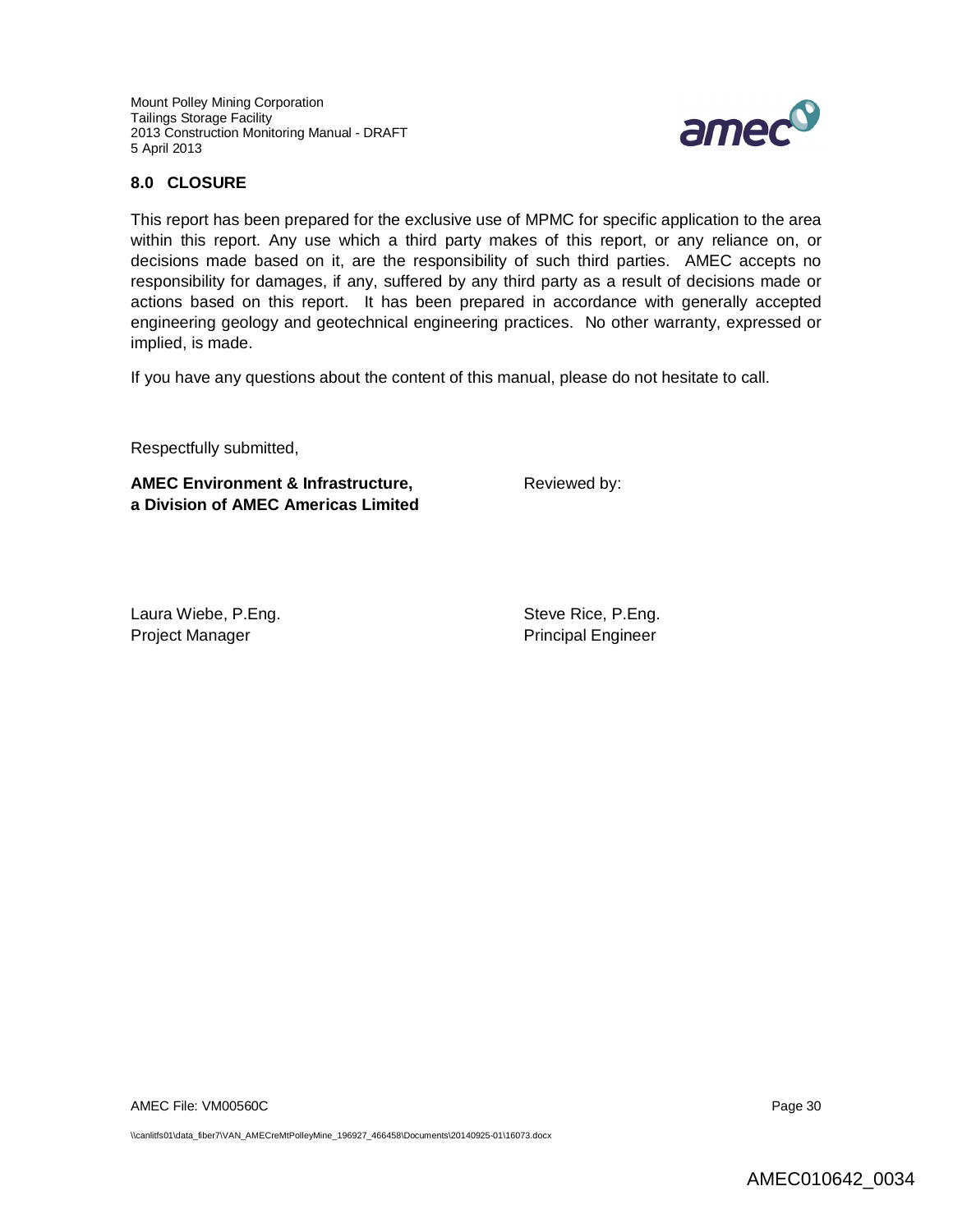

#### **REFERENCES**

AMEC (2013). "Tailings Storage Facility Stage 8/8A – 2012 As-Built Report", 27 March 2013.

- AMEC (2012a). "2012 Stage 8A Tailings Storage Facility Construction Drawings and Stability Analyses for Embankment Raise to El. 965 m", 10 September 2012.
- AMEC (2012b). "Tailings Storage Facility Stage 8, 2012 Construction Monitoring Manual", 30 March 2012.
- AMEC (2012c). "2011 Construction As-built and Annual Review", 30 March 2012.
- AMEC (2011). "Tailings Storage Facility Instrumentation Review and Recommendations", 14 June 2011.
- AMEC (2006). "Dam Safety Review Mt. Polley Mine Tailings Storage Facility", December 2006.
- KP (2011a). "Mount Polley Mine Tailings Storage Facility Report on 2010 Annual Inspection", 25 January 2011.
- KP (2011b). "Mount Polley Mine Tailings Storage Facility Report on Stage 6B Construction", 25 January 2011.
- KP (2007). "Mount Polley Mine Stage 6 Design of the Tailings Storage Facility", 18 June 2007.
- KP (2005). "Mount Polley Mine Design of the Tailings Storage Facility to Ultimate Elevation", 14 March 2005.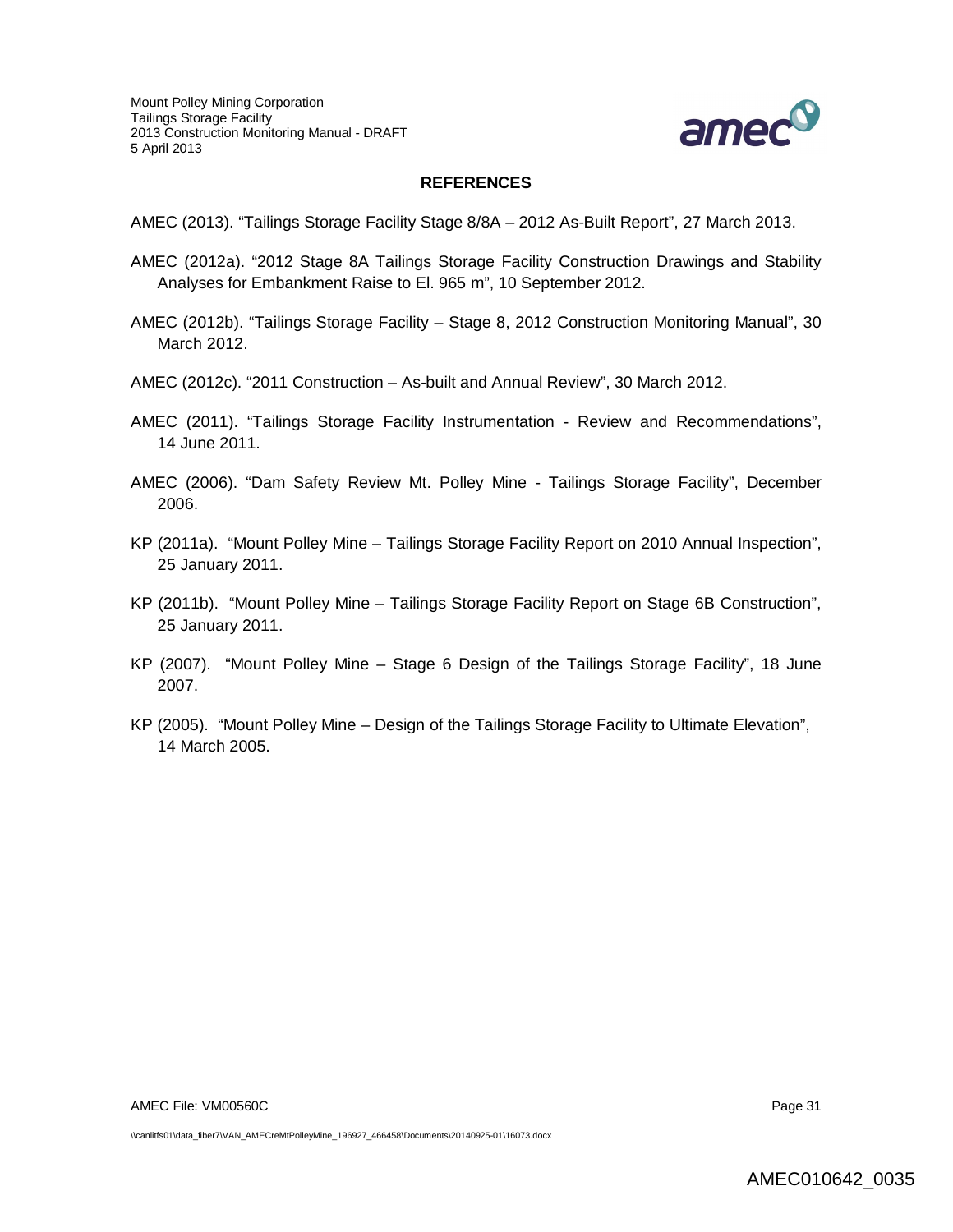

**DRAWINGS**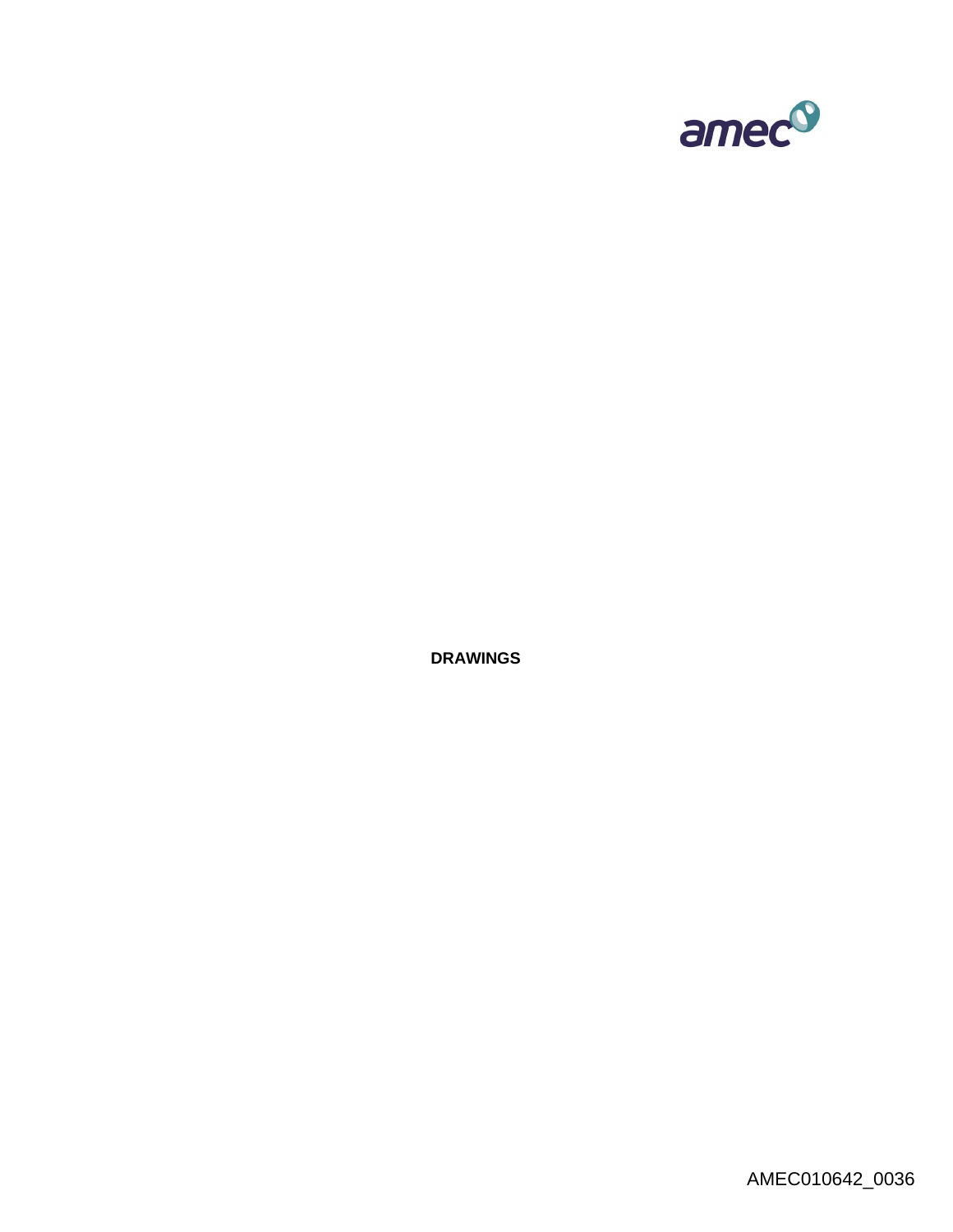

**APPENDIX A**

**Stability Analysis**